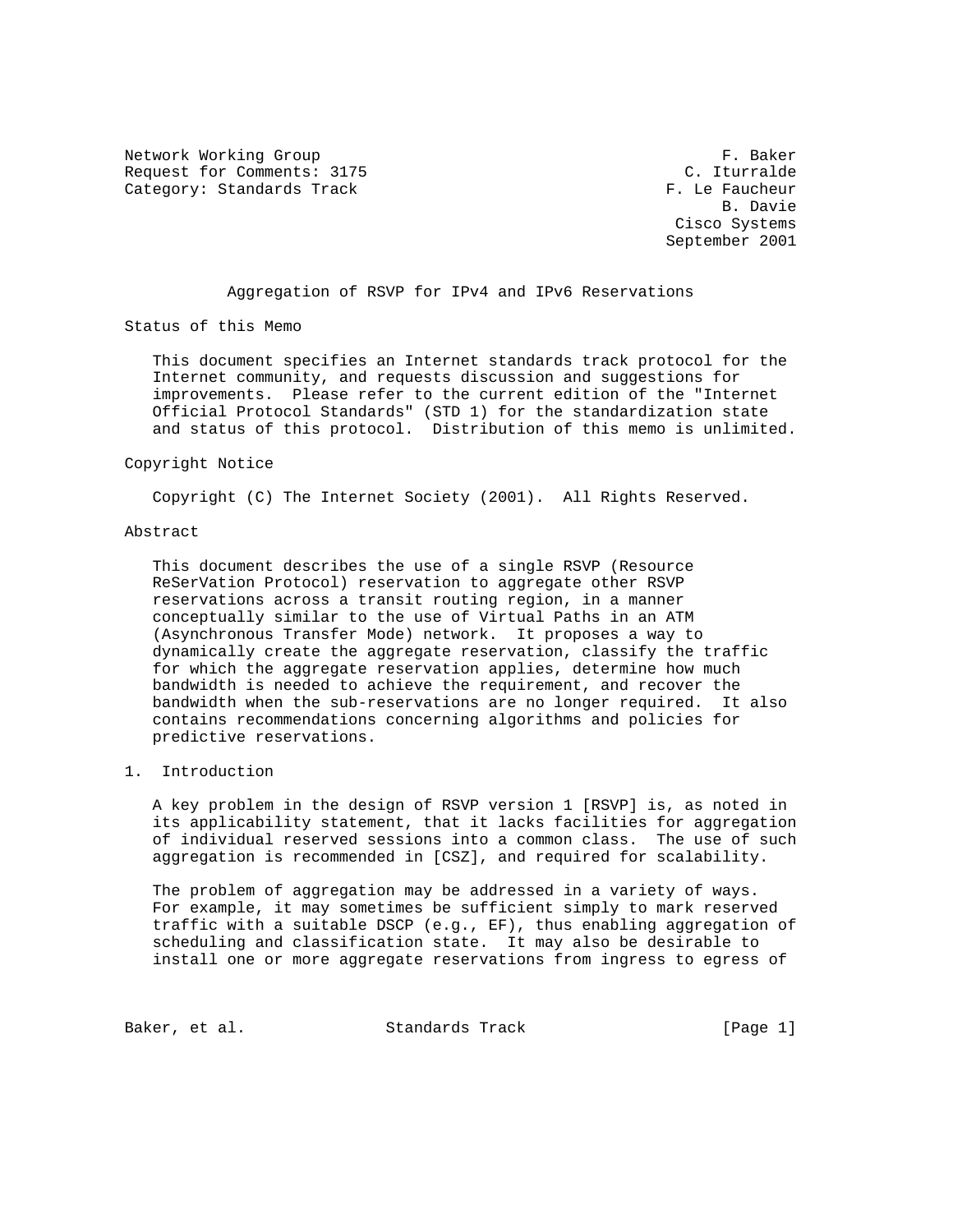an "aggregation region" (defined below) where each aggregate reservation carries similarly marked packets from a large number of flows. This is to provide high levels of assurance that the end-to end requirements of reserved flows will be met, while at the same time enabling reservation state to be aggregated.

 Throughout, we will talk about "Aggregator" and "Deaggregator", referring to the routers at the ingress and egress edges of an aggregation region. Exactly how a router determines whether it should perform the role of aggregator or deaggregator is described below.

 We will refer to the individual reserved sessions (the sessions we are attempting to aggregate) as "end-to-end" reservations ("E2E" for short), and to their respective Path/Resv messages as E2E Path/Resv messages. We refer to the the larger reservation (that which represents many E2E reservations) as an "aggregate" reservation, and its respective Path/Resv messages as "aggregate Path/Resv messages".

#### 1.1. Problem Statement: Aggregation Of E2E Reservations

 The problem of many small reservations has been extensively discussed, and may be summarized in the observation that each reservation requires a non-trivial amount of message exchange, computation, and memory resources in each router along the way. It would be nice to reduce this to a more manageable level where the load is heaviest and aggregation is possible.

 Aggregation, however, brings its own challenges. In particular, it reduces the level of isolation between individual flows, implying that one flow may suffer delay from the bursts of another. Synchronization of bursts from different flows may occur. However, there is evidence [CSZ] to suggest that aggregation of flows has no negative effect on the mean delay of the flows, and actually leads to a reduction of delay in the "tail" of the delay distribution (e.g., 99% percentile delay) for the flows. These benefits of aggregation to some extent offset the loss of strict isolation.

## 1.2. Proposed Solution

 The solution we propose involves the aggregation of several E2E reservations that cross an "aggregation region" and share common ingress and egress routers into one larger reservation from ingress to egress. We define an "aggregation region" as a contiguous set of systems capable of performing RSVP aggregation (as defined following) along any possible route through this contiguous set.

Baker, et al. Standards Track [Page 2]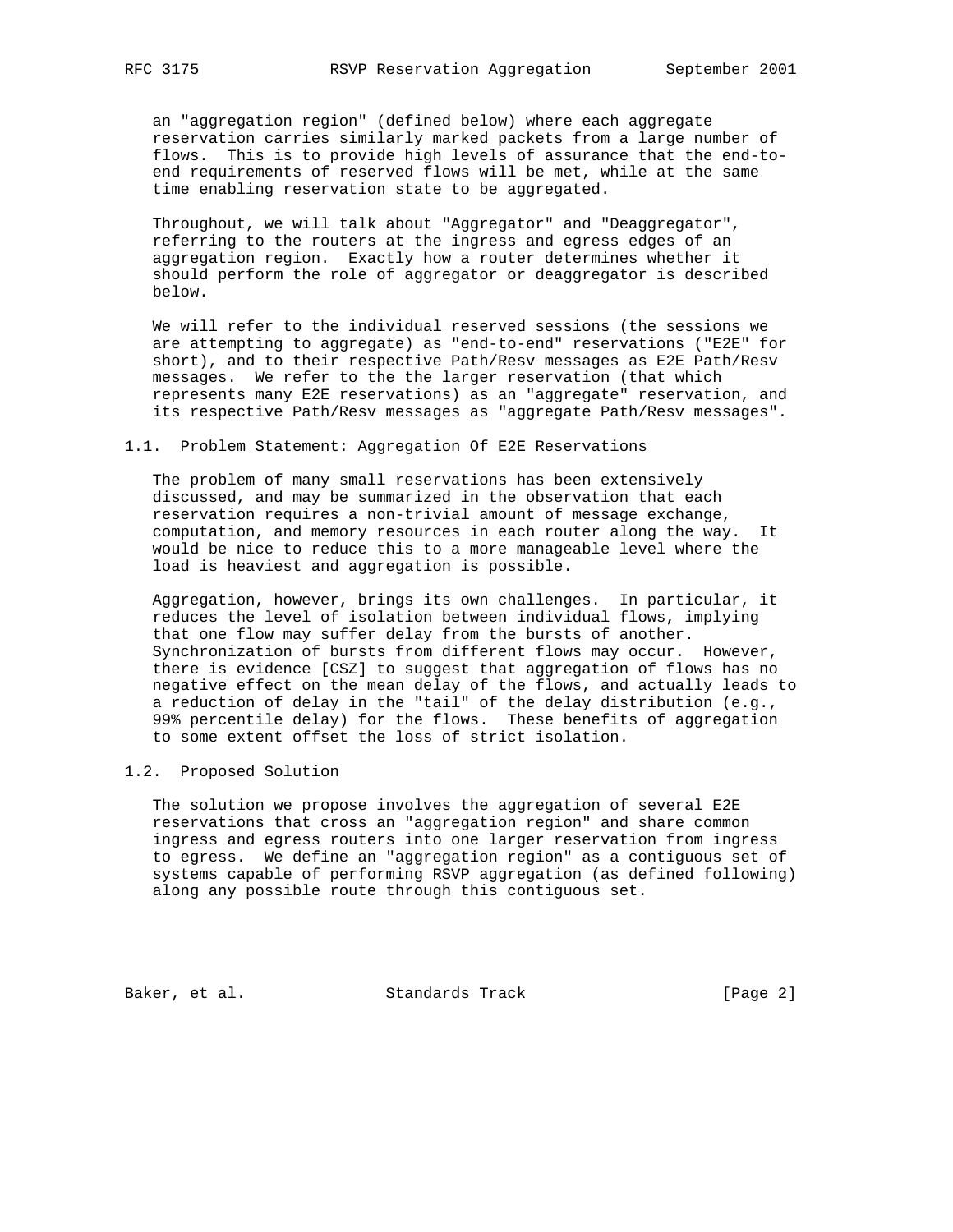Communication interfaces fall into two categories with respect to an aggregation region; they are "exterior" to an aggregation region, or they are "interior" to it. Routers that have at least one interface in the region fall into one of three categories with respect to a given RSVP session; they aggregate, they deaggregate, or they are between an aggregator and a deaggregator.

 Aggregation depends on being able to hide E2E RSVP messages from RSVP-capable routers inside the aggregation region. To achieve this end, the IP Protocol Number in the E2E reservation's Path, PathTear, and ResvConf messages is changed from RSVP (46) to RSVP-E2E-IGNORE (134) upon entering the aggregation region, and restored to RSVP at the deaggregator point. These messages are ignored (no state is stored and the message is forwarded as a normal IP datagram) by each router within the aggregation region whenever they are forwarded to an interior interface. Since the deaggregating router perceives the previous RSVP hop on such messages to be the aggregating router, Resv and other messages do not require this modification; they are unicast from RSVP hop to RSVP hop anyway.

 The token buckets (SENDER\_TSPECs and FLOWSPECS) of E2E reservations are summed into the corresponding information elements in aggregate Path and Resv messages. Aggregate Path messages are sent from the aggregator to the deaggregator(s) using RSVP's normal IP Protocol Number. Aggregate Resv messages are sent back from the deaggregator to the aggregator, thus establishing an aggregate reservation on behalf of the set of E2E flows that use this aggregator and deaggregator.

 Such establishment of a smaller number of aggregate reservations on behalf of a larger number of E2E reservations yields the corresponding reduction in the amount of state to be stored and amount of signalling messages exchanged in the aggregation region.

 By using Differentiated Services mechanisms for classification and scheduling of traffic supported by aggregate reservations (rather than performing per aggregate reservation classification and scheduling), the amount of classification and scheduling state in the aggregation region is even further reduced. It is not only independent of the number of E2E reservations, it is also independent of the number of aggregate reservations in the aggregation region. One or more Diff-Serv DSCPs are used to identify traffic covered by aggregate reservations and one or more Diff-Serv PHBs are used to offer the required forwarding treatment to this traffic. There may be more than one aggregate reservation between the same pair of routers, each representing different classes of traffic and each using a different DSCP and a different PHB.

Baker, et al. Standards Track [Page 3]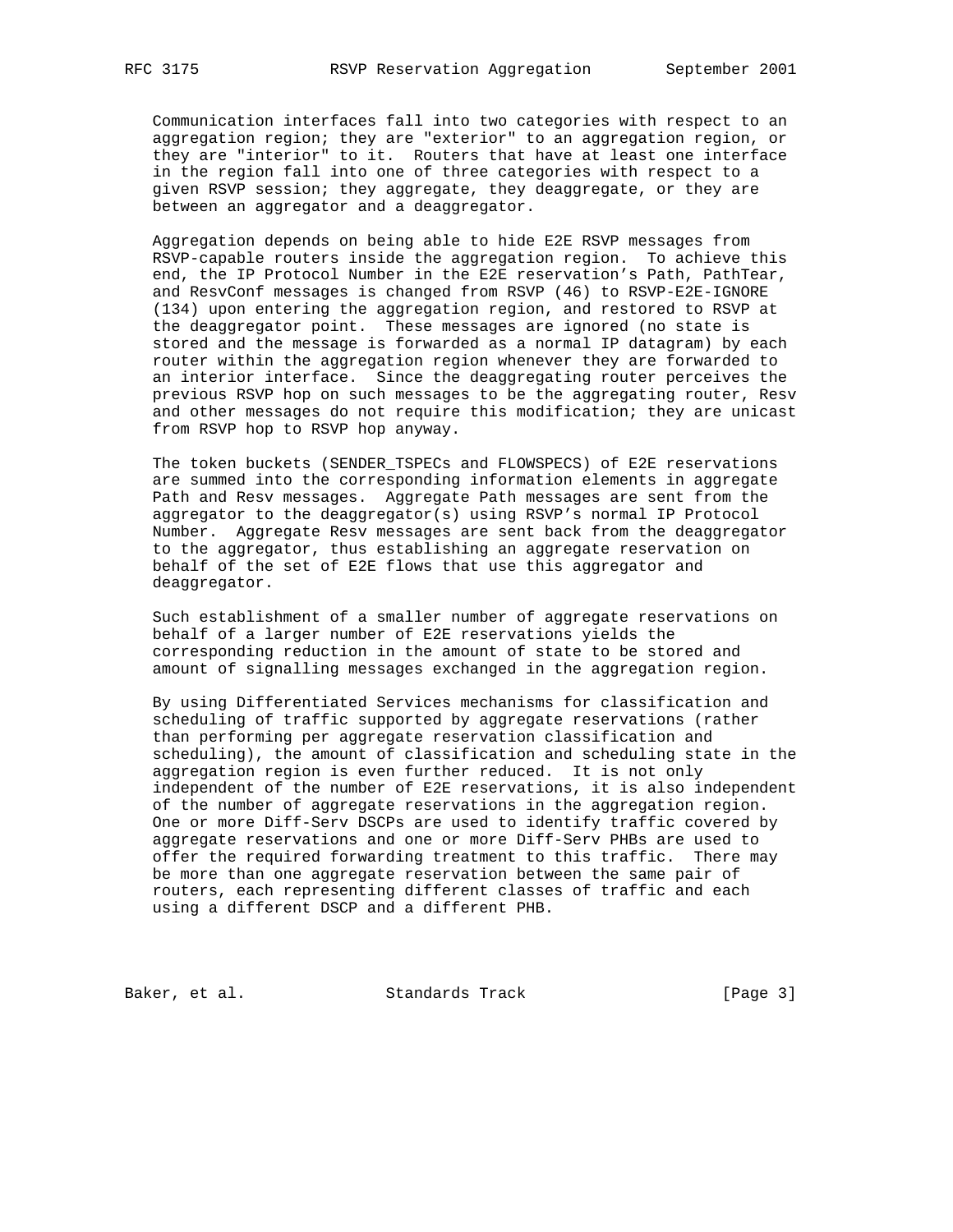## 1.3. Definitions

 We define an "aggregation region" as a set of RSVP-capable routers for which E2E RSVP messages arriving on an exterior interface of one router in the set would traverse one or more interior interfaces (of this and possibly of other routers in the set) before finally traversing an exterior interface.

 Such an E2E RSVP message is said to have crossed the aggregation region.

 We define the "aggregating" router for this E2E flow as the first router that processes the E2E Path message as it enters the aggregation region (i.e., the one which forwards the message from an exterior interface to an interior interface).

 We define the "deaggregating" router for this E2E flow as the last router to process the E2E Path as it leaves the aggregation region (i.e., the one which forwards the message from an interior interface to an exterior interface).

 We define an "interior" router for this E2E flow as any router in the aggregation region which receives this message on an interior interface and forwards it to another interior interface. Interior routers perform neither aggregation nor deaggregation for this flow.

 Note that by these definitions a single router with a mix of interior and exterior interfaces may have the capability to act as an aggregator on some E2E flows, a deaggregator on other E2E flows, and an interior router on yet other flows.

1.4. Detailed Aspects of Proposed Solution

A number of issues jump to mind in considering this model.

1.4.1. Traffic Classification Within The Aggregation Region

 One of the reasons that RSVP Version 1 did not identify a way to aggregate sessions was that there was not a clear way to classify the aggregate. With the development of the Differentiated Services architecture, this is at least partially resolved; traffic of a particular class can be marked with a given DSCP and so classified. We presume this model.

 We presume that on each link en route, a queue, WDM color, or similar management component is set aside for all aggregated traffic of the same class, and that sufficient bandwidth is made available to carry

Baker, et al. Standards Track [Page 4]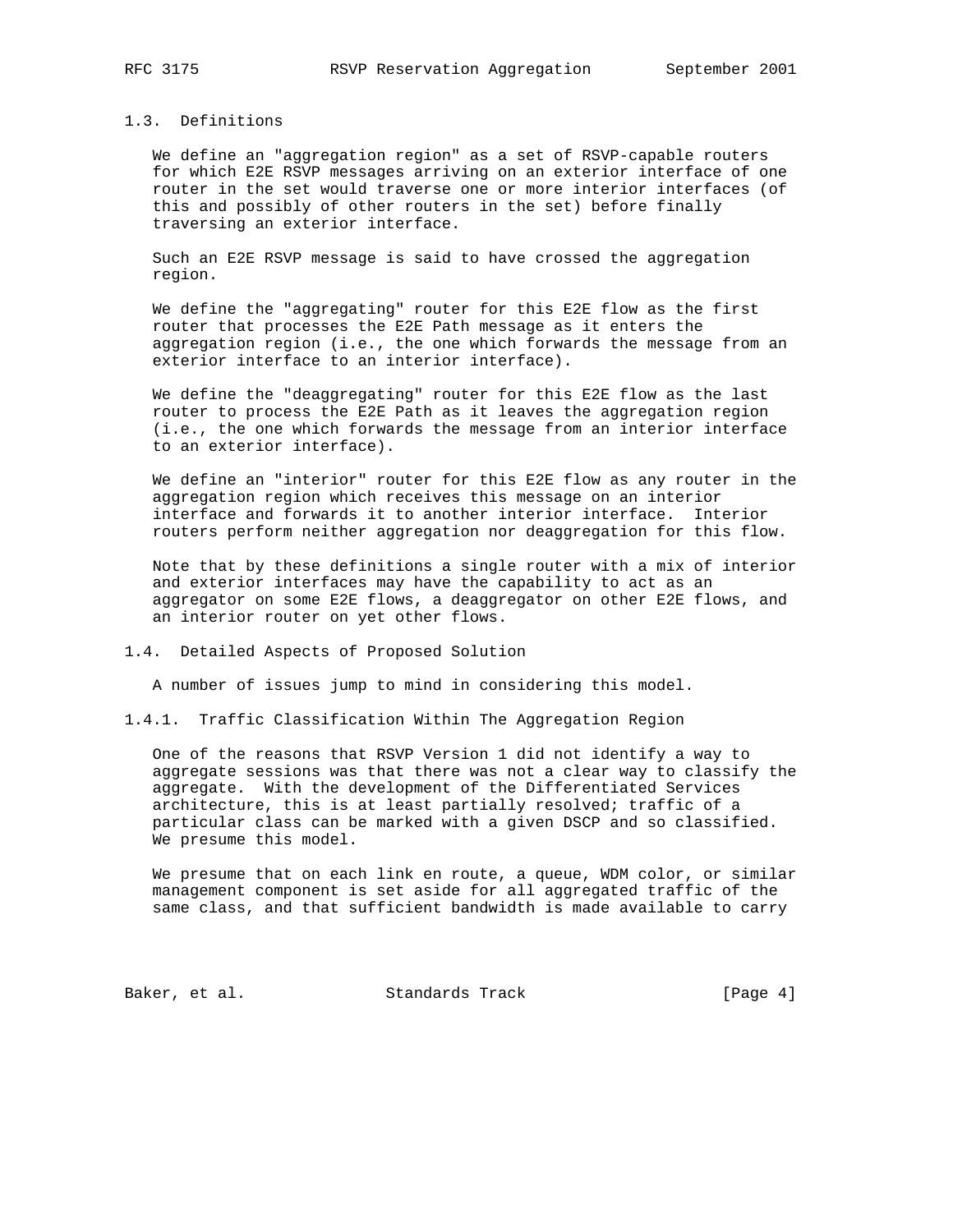the traffic that has been assigned to it. This bandwidth may be adjusted based on the total amount of aggregated reservation traffic assigned to the same class.

 There are numerous options for exactly which Diff-serv PHBs might be used for different classes of traffic as it crosses the aggregation region. This is the "service mapping" problem described in [RFC2998], and is applicable to situations broader than those described in this document. Arguments can be made for using either EF or one or more AF PHBs for aggregated traffic. For example, since controlled load requires non-TSpec-conformant (policed) traffic to be forwarded as best effort traffic rather than dropped, it may be appropriate to use an AF class for controlled load, using the higher drop preference for non-conformant packets.

 In conventional (unaggregated) RSVP operation, a session is identified by a destination address and optionally a protocol port. Since data belonging to an aggregated reservation is identified by a DSCP, the session is defined by the destination address and DSCP. For those cases where two DSCPs are used (for conformant and non conformant packets, as noted above), the session is identified by the DSCP of conformant packets. In general we will talk about mapping aggregated traffic onto a DSCP (even if a second DSCP may be used for non-conformant traffic).

 Whichever PHB or PHBs are used to carry aggregated reservations, care needs to be take in an environment where provisioned Diff-Serv and aggregated RSVP are used in the same network, to ensure that the total admitted load for a single PHB does not exceed the link capacity allocated to that PHB. One solution to this is to reserve one PHB (or more) strictly for the aggregated reservation traffic (e.g., AF1 Class) while using other PHBs for provisioned Diff-Serv (e.g., AF2, AF3 and AF4 Classes).

 Inside the aggregation region, some RSVP reservation state is maintained per aggregate reservation, while classification and scheduling state (e.g., DSCPs used for classifying traffic) is maintained on a per aggregate reservation class basis (rather than per aggregate reservation). For example, if Guaranteed Service reservations are mapped to the EF DSCP throughout the aggregation region, there may be a reservation for each aggregator/deaggregator pair in each router, but only the EF DSCP needs to be inspected at each interior interface, and only a single queue is used for all EF traffic.

Baker, et al. Standards Track [Page 5]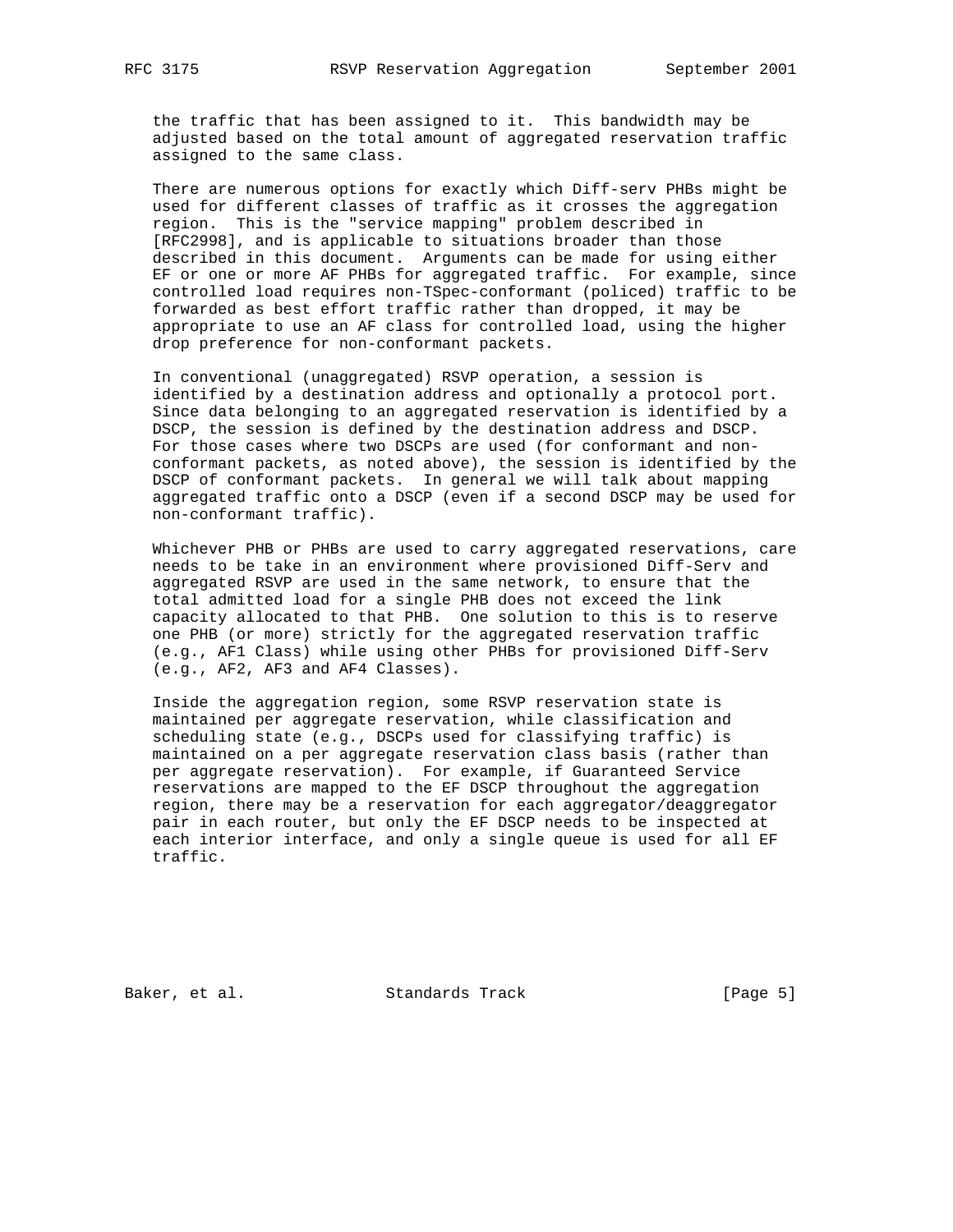### 1.4.2. Deaggregator Determination

 The first question is "How do we determine the Aggregator/Deaggregator pair that are responsible for aggregating a particular E2E flow through the aggregation region?"

 Determination of the aggregator is trivial: we know that an E2E flow has arrived at an aggregator when its Path message arrives at a router on an exterior interface and must be forwarded on an interior interface.

 Determination of the deaggregator is more involved. If an SPF routing protocol, such as OSPF or IS-IS, is in use, and if it has been extended to advertise information on Deaggregation roles, it can tell us the set of routers from which the deaggregator will be chosen. In principle, if the aggregator and deaggregator are in the same area, then the identity of the deaggregator could be determined from the link state database. However, this approach would not work in multi-area environments or for distance vector protocols.

 One method for Deaggregator determination is manual configuration. With this method the network operator would configure the Aggregator and the Deaggregator with the necessary information.

 Another method allows automatic Deaggregator determination and corresponding Aggregator notification. When the E2E RSVP Path message transits from an interior interface to an exterior interface, the deaggregating router must advise the aggregating router of the correlation between itself and the flow. This has the nice attribute of not being specific to the routing protocol. It also has the property of automatically adjusting to route changes. For instance, if because of a topology change, another Deaggregator is now on the shortest path, this method will automatically identify the new Deaggregator and swap to it.

1.4.3. Mapping E2E Reservations Onto Aggregate Reservations

 As discussed above, there may be multiple Aggregate Reservations between the same Aggregator/Deaggregator pair. The rules for mapping E2E reservations onto aggregate reservations are policy decisions which depend on the network environment and network administrator's objectives. Such a policy is outside the scope of this specification and we simply assume that such a policy is defined by the network administrator. We also assume that such a policy is somehow accessible to the Aggregators/Deaggregators but the details of how this policy is made accessible to Aggregators/Deaggregators (Local Configuration, COPS, LDAP, etc.) is outside the scope of this specification.

Baker, et al. Standards Track [Page 6]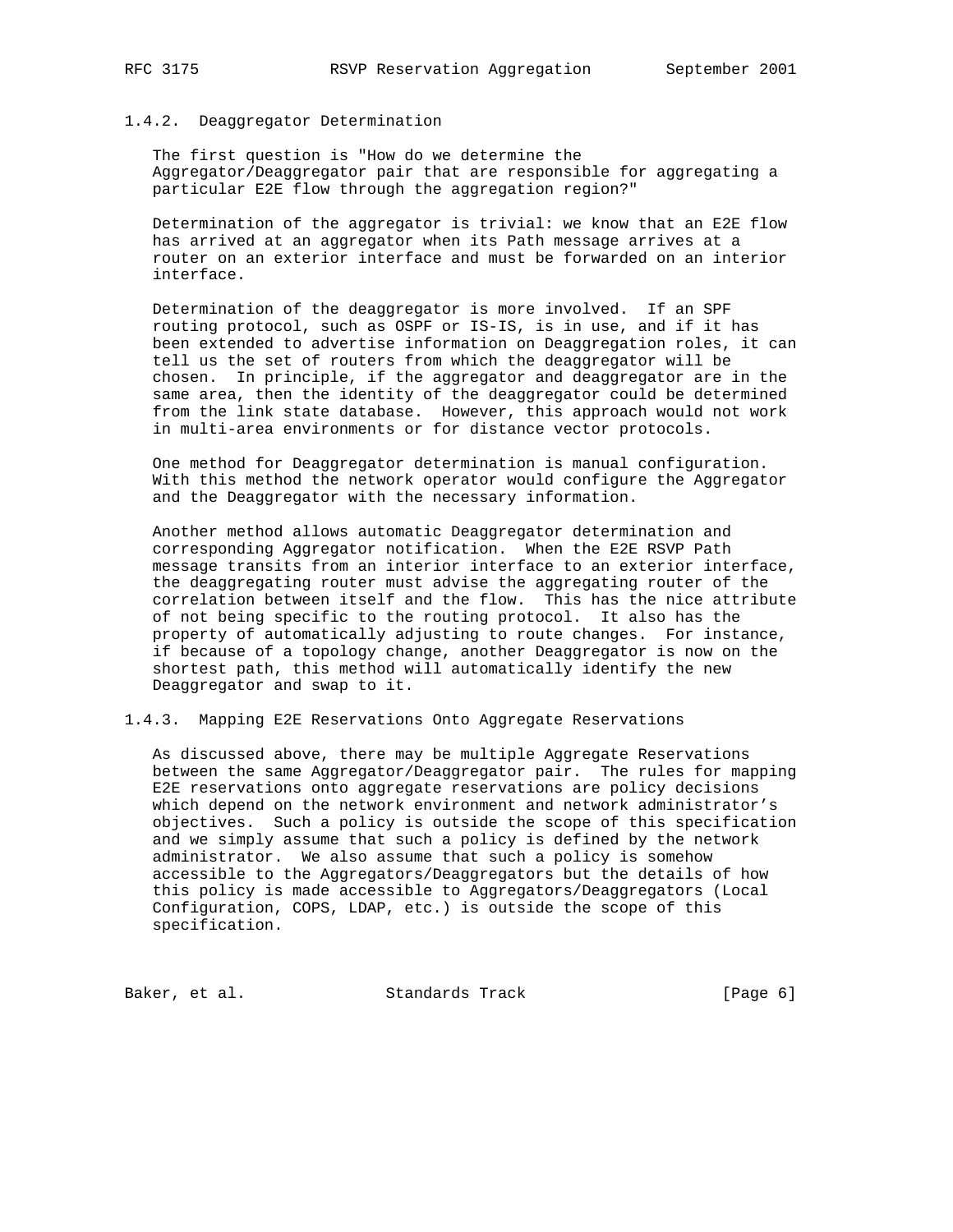An example of very simple policy would be that all the E2E reservations are mapped onto a single Aggregate Reservation (i.e., single DSCP) between a given pair of Aggregator/Deaggregator.

 Another example of policy, which takes into account the Int-Serv service type requested by the receiver (and signalled in the E2E Resv), would be where Guaranteed Service E2E reservations are mapped onto one DSCP in the aggregation region and where Controlled Load E2E reservations are mapped onto another DSCP.

 A third example of policy would be one where the mapping of E2E reservations onto Aggregate Reservations take into account Policy Objects (such as information authenticating the end user) which may be included by the sender in the E2E path and/or by the receiver in the E2E Resv.

 Regardless of the actual policy, a range of options are conceivable for where the decision to map an E2E reservation onto an aggregate reservation is taken and how this decision is communicated between Aggregator and Deaggregator. Both Aggregator and Deaggregator could be assumed to make such a decision independently. However, this would either require definition of additional procedures to solve inconsistent mapping decisions (i.e., Aggregator and Deaggregator decide to map a given E2E reservation onto different Aggregate Reservations) or would result in possible undetected misbehavior in the case of inconsistent decisions.

 For simplicity and reliability, we assign the responsibility of the mapping decision entirely to the Deaggregator. The Aggregator is notified of the selected mapping by the Deaggregator and follows this decision. The Deaggregator was chosen rather than the Aggregator because the Deaggregator is the first to have access to all the information required to make such a decision (in particular receipt of the E2E Resv which indicates the requested Int-Serv service type and includes information signalled by the receiver). This allows faster operations such as set-up or size adjustment of an Aggregate Reservation in a number of situations resulting in faster E2E reservation establishment.

## 1.4.4. Size of Aggregate Reservations

 A range of options exist for determining the size of the aggregate reservation, presenting a tradeoff between simplicity and scalability. Simplistically, the size of the aggregate reservation needs to be greater than or equal to the sum of the bandwidth of the E2E reservations it aggregates, and its burst capacity must be greater than or equal to the sum of their burst capacities. However, if followed religiously, this leads us to change the bandwidth of the

Baker, et al. Standards Track [Page 7]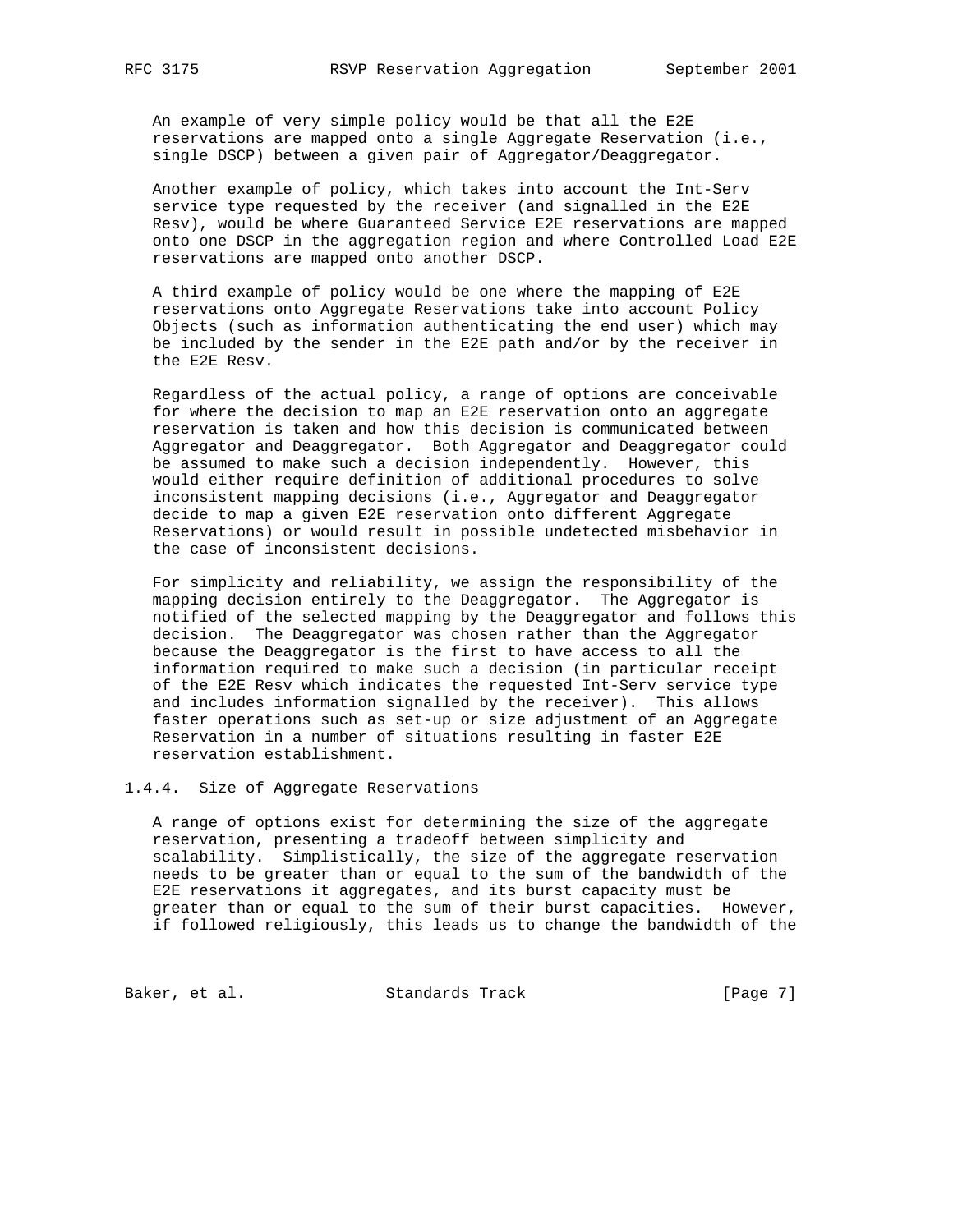aggregate reservation each time an underlying E2E reservation changes, which loses one of the key benefits of aggregation, the reduction of message processing cost in the aggregation region.

 We assume, therefore, that there is some policy, not defined in this specification (although sample policies are suggested which have the necessary characteristics). This policy maintains the amount of bandwidth required on a given aggregate reservation by taking account of the sum of the bandwidths of its underlying E2E reservations, while endeavoring to change it infrequently. This may require some level of trend analysis. If there is a significant probability that in the next interval of time the current aggregate reservation will be exhausted, the router must predict the necessary bandwidth and request it. If the router has a significant amount of bandwidth reserved but has very little probability of using it, the policy may be to predict the amount of bandwidth required and release the excess.

 This policy is likely to benefit from introduction of some hysteresis (i.e., ensure that the trigger condition for aggregate reservation size increase is sufficiently different from the trigger condition for aggregate reservation size decrease) to avoid oscillation in stable conditions.

 Clearly, the definition and operation of such policies are as much business issues as they are technical, and are out of the scope of this document.

### 1.4.5. E2E Path ADSPEC update

 As described above, E2E RSVP messages are hidden from the Interior routers inside the aggregation region. Consequently, the ADSPECs of E2E Path messages are not updated as they travel through the aggregation region. Therefore, the Deaggregator for a flow is responsible for updating the ADSPEC in the corresponding E2E Path to reflect the impact of the aggregation region on the QoS that may be achieved end-to-end. The Deaggregator should update the ADSPEC of the E2E Path as accurately as possible.

 Since Aggregate Path messages are processed inside the aggregation region, their ADSPEC is updated by Interior routers to reflect the impact of the aggregation region on the QoS that may be achieved within the interior region. Consequently, the Deaggregator should make use of the information included in the ADSPEC from an Aggregate Path where available. The Deaggregator may elect to wait until such information is available before forwarding the E2E Path in order to accurately update its ADSPEC.

Baker, et al. Standards Track [Page 8]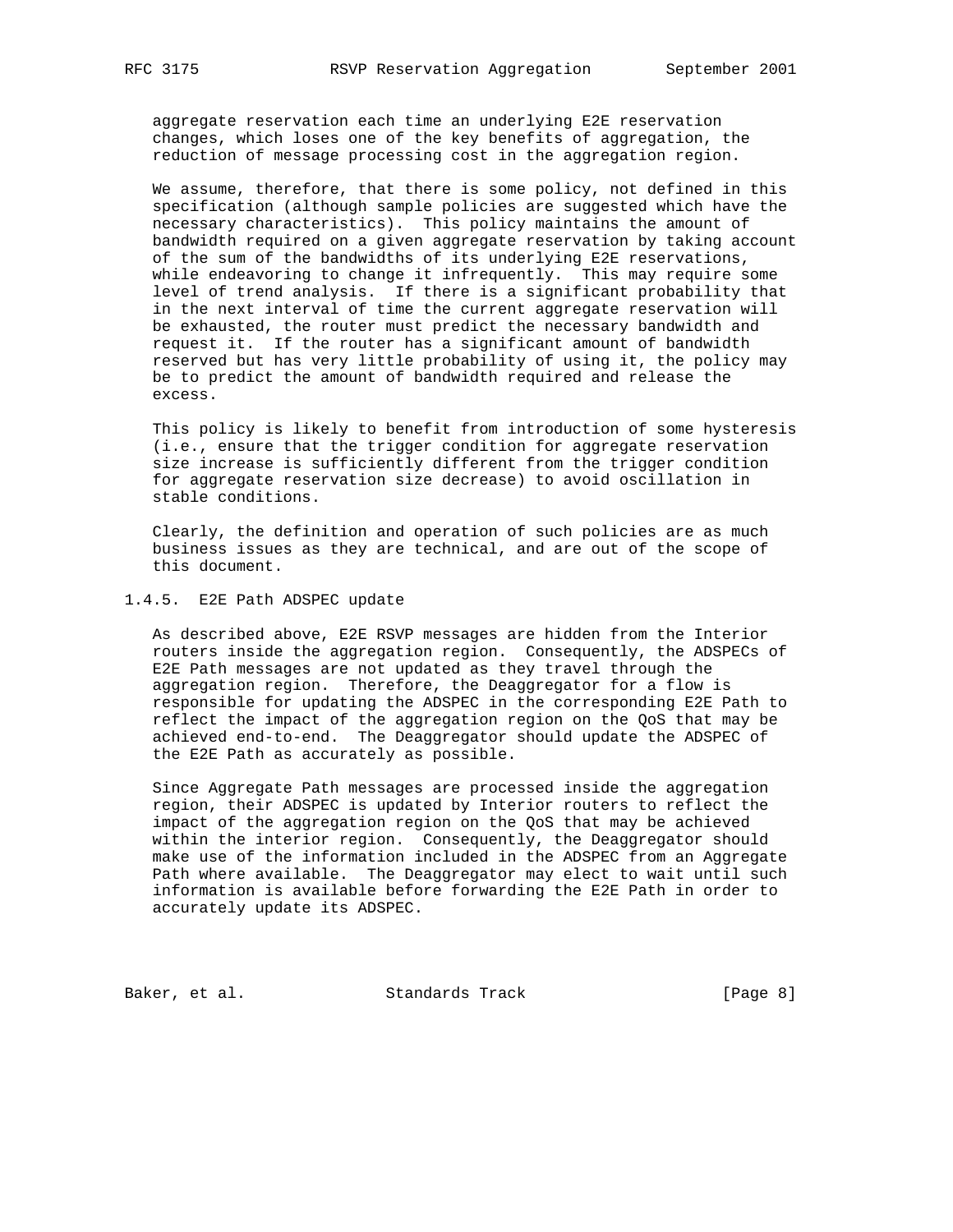To maximize the information made available to the Deaggregator, whenever the Aggregator signals an Aggregate Path, the Aggregator should include an ADSPEC with fragments for all service types supported in the aggregation region (even if the Aggregate Path corresponds to an Aggregate Reservation that only supports a subset of those service types). Providing this information to the Deaggregator for every possible service type facilitates accurate and timely update of the E2E ADSPEC by the Deaggregator.

 Depending on the environment and on the policy for mapping E2E reservations onto Aggregate Reservations, to accurately update the E2E Path ADSPEC, the Deaggregator may for example:

- update all the E2E Path ADSPEC segments (Default General Parameters Fragment, Guaranteed Service Fragment, Controlled-Load Service Fragment) based on the ADSPEC of a single Aggregate Path, or
- update the E2E Path ADSPEC by taking into account the ADSPEC from multiple Aggregate Path messages (e.g.,. update the Default General Parameters Fragment using the "worst" value for each parameter across all the Aggregate Paths' ADSPECs, update the Guaranteed Service Fragment using the Guaranteed Service Fragment from the ADSPEC of the Aggregate Path for the reservation used for Guaranteed Services).

 By taking into account the information contained in the ADSPEC of Aggregate Path(s) as mentioned above, the Deaggregator should be able to accurately update the E2E Path ADSPEC in most situations.

 However, we note that there may be particular situations where the E2E Path ADSPEC update cannot be made entirely accurately by the Deaggregator. This is most likely to happen when the path taken across the aggregation region depends on the service requested in the E2E Resv, which is yet to arrive. Such a situation could arise if, for example:

- The service mapping policy for the aggregation region is such that E2E reservations requesting Guaranteed Service are mapped to a different PHB that those requesting Controlled Load service.
- Diff-Serv aware routing is used in the aggregation region, so that packets with different DSCPs follow different paths (sending them over different MPLS label switched paths, for example).

 As a result, the ADSPEC for the aggregate reservation that supports guaranteed service may differ from the ADSPEC for the aggregate reservation that supports controlled load.

Baker, et al. Standards Track [Page 9]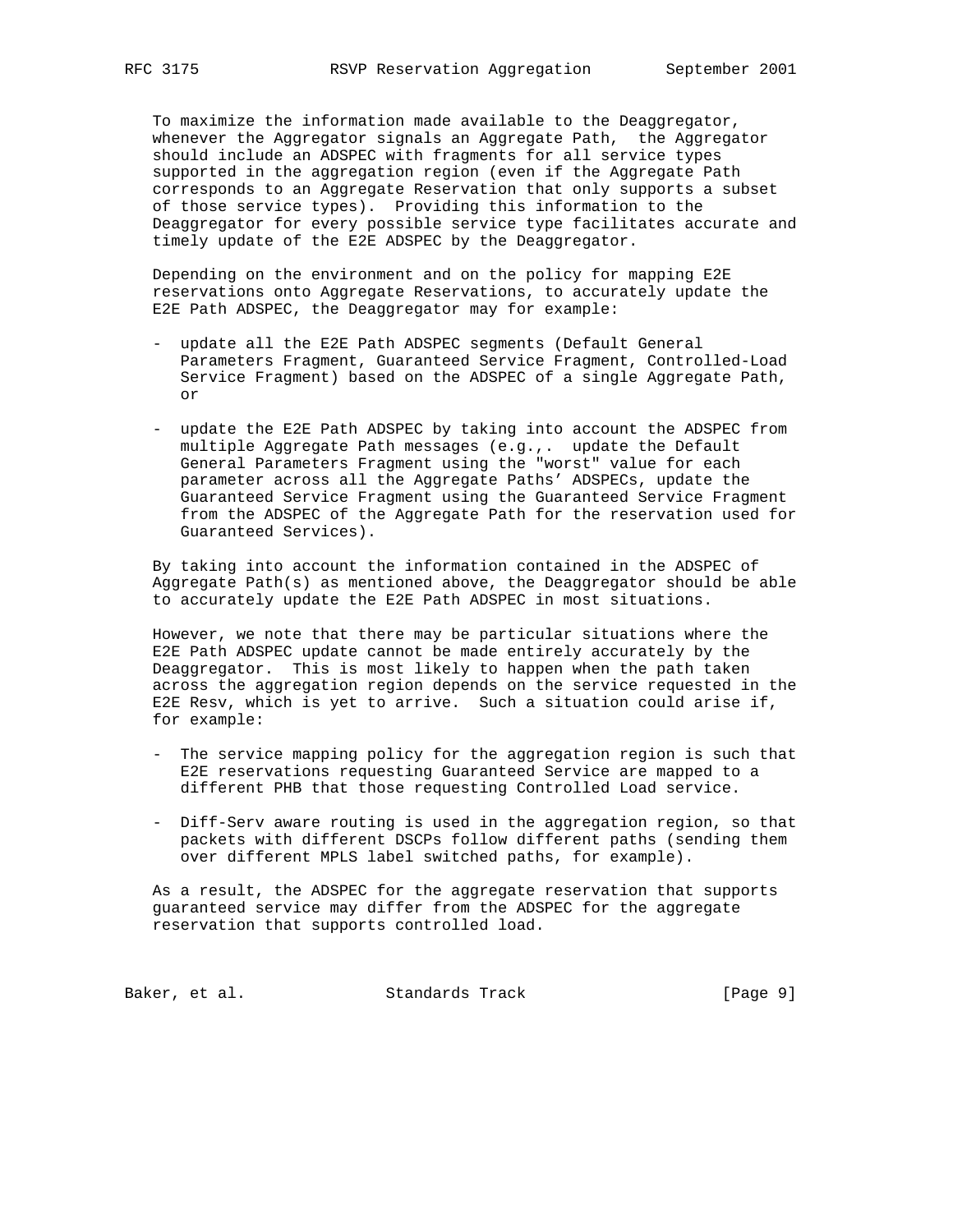Assume that the sender sends an E2E Path with an ADSPEC containing segments for both Guaranteed Services and Controlled Load. Then, at the time of updating the E2E ADSPEC, the Deaggregator does not know which service type will actually be requested by the receiver and therefore cannot know which PHB will be used to transport this E2E flow and, in turn, cannot pick the right parameter values to factor in when updating the Default General Parameters Fragment. As mentioned above, in this particular case, a conservative approach would be to always take into account the worst value for every parameter. Regardless of whether this conservative approach is followed or some simpler approach such as taking into account one of the two Aggregate Path ADSPEC, the E2E Path ADSPEC will be inaccurate (over-optimistic or over-pessimistic) for at least one service type actually requested by the destination.

 Recognizing that entirely accurate update of E2E Path ADSPEC may not be possible in all situations, we recommend that a conservative approach be taken in such situations (over-pessimistic rather than over-optimistic) and that the E2E Path ADSPEC be corrected as soon as possible. In the example described above, this would mean that as soon as the Deaggregator receives the E2E Resv from the receiver, the Deaggregator should generate another E2E Path with an accurately updated ADSPEC based on the knowledge of which aggregate reservation will actually carry the E2E flow.

## 1.4.6. Intra-domain Routes

 RSVP directly handles route changes, in that reservations follow the routes that their data follow. This follows from the property that Path messages contain the same IP source and destination address as the data flow for which a reservation is to be established. However, since we are now making aggregate reservations by sending a Path message from an aggregating to a deaggregating router, the reserved (E2E) data packets no longer carry the same IP addresses as the relevant (aggregate) Path message. The issue becomes one of making sure that data packets for reserved flows follow the same path as the Path message that established Path state for the aggregate reservation. Several approaches are viable.

 First, the data may be tunneled from aggregator to deaggregator, using technologies such as IP-in-IP tunnels, GRE tunnels, MPLS label-switched paths, and so on. These each have particular advantages, especially MPLS, which allows traffic engineering. They each also have some cost in link overhead and configuration complexity.

Baker, et al. Standards Track [Page 10]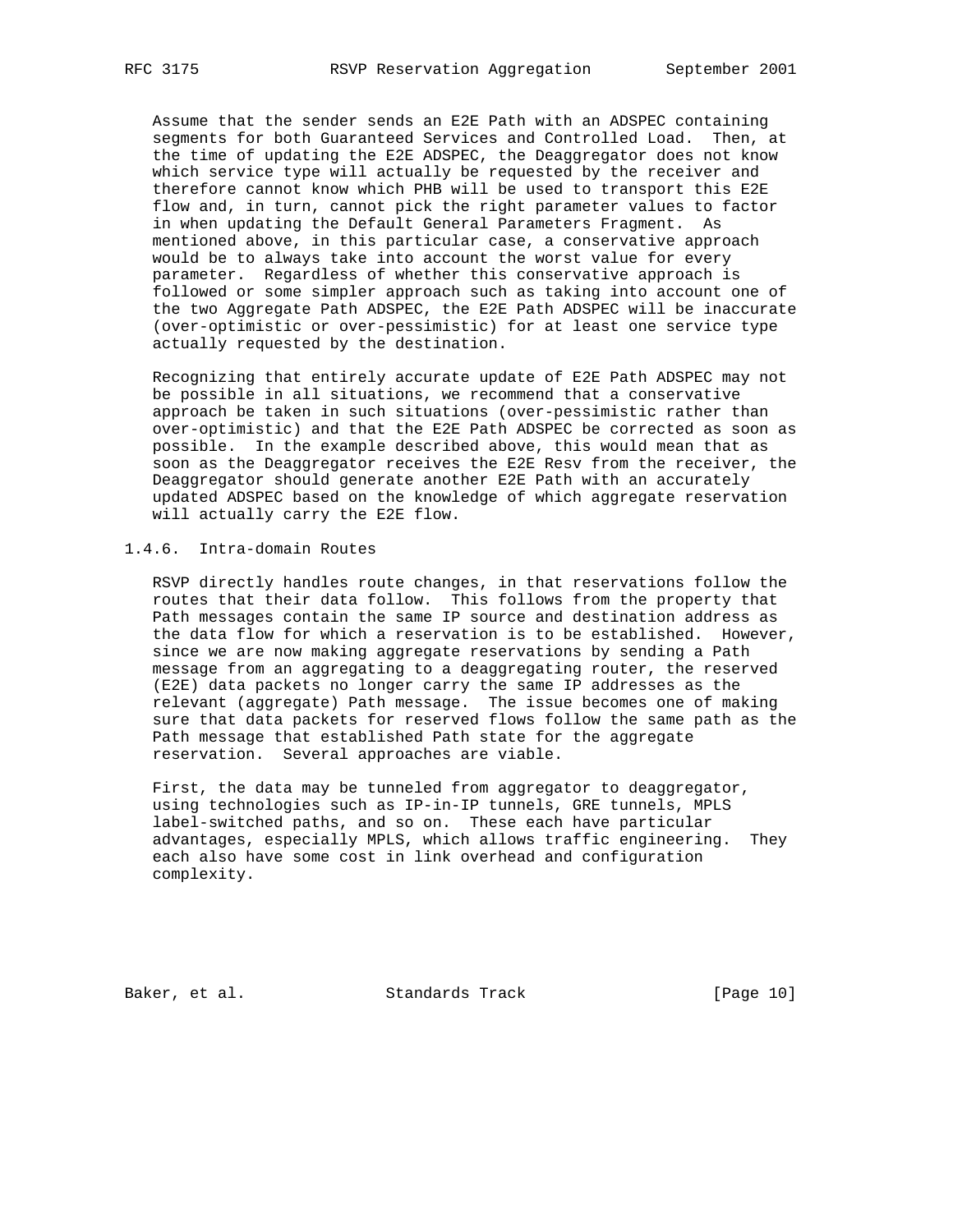If data is not tunneled, then we are depending on a characteristic of IP best metric routing , which is that if the route from A to Z includes the path from H to L, and the best metric route was chosen all along the way, then the best metric route was chosen from H to L. Therefore, an aggregate path message which crosses a given aggregator and deaggregator will of necessity use the best path between them.

 If this is a single path, the problem is solved. If it is a multi path route, and the paths are of equal cost, then we are forced to determine, perhaps by measurement, what proportion of the traffic for a given E2E reservation is passing along each of the paths, and assure ourselves of sufficient bandwidth for the present use. A simple, though wasteful, way of doing this is to reserve the total capacity of the aggregate route down each path.

 For this reason, we believe it is advantageous to use one of the above-mentioned tunneling mechanisms in cases where multiple equal cost paths may exist.

1.4.7. Inter-domain Routes

 The case of inter-domain routes differs somewhat from the intra domain case just described. Specifically, best-path considerations do not apply, as routing is by a combination of routing policy and shortest AS path rather than simple best metric.

 In the case of inter-domain routes, data traffic belonging to different E2E sessions (but the same aggregate session) may not enter an aggregation region via the same aggregator interface, and/or may not leave via the same deaggregator interface. It is possible that we could identify this occurrence in some central system which sees the reservation information for both of the apparent sessions, but it is not clear that we could determine a priori how much traffic went one way or the other apart from measurement.

 We simply note that this problem can occur and needs to be allowed for in the implementation. We recommend that each such E2E reservation be summed into its appropriate aggregate reservation, even though this involves over-reservation.

1.4.8. Reservations for Multicast Sessions

 Aggregating reservations for multicast sessions is significantly more complex than for unicast sessions. The first challenge is to construct a multicast tree for distribution of the aggregate Path messages which follows the same path as will be followed by the data packets for which the aggregate reservation is to be made. This is complicated by the fact that the path taken by a data packet may

Baker, et al. Standards Track [Page 11]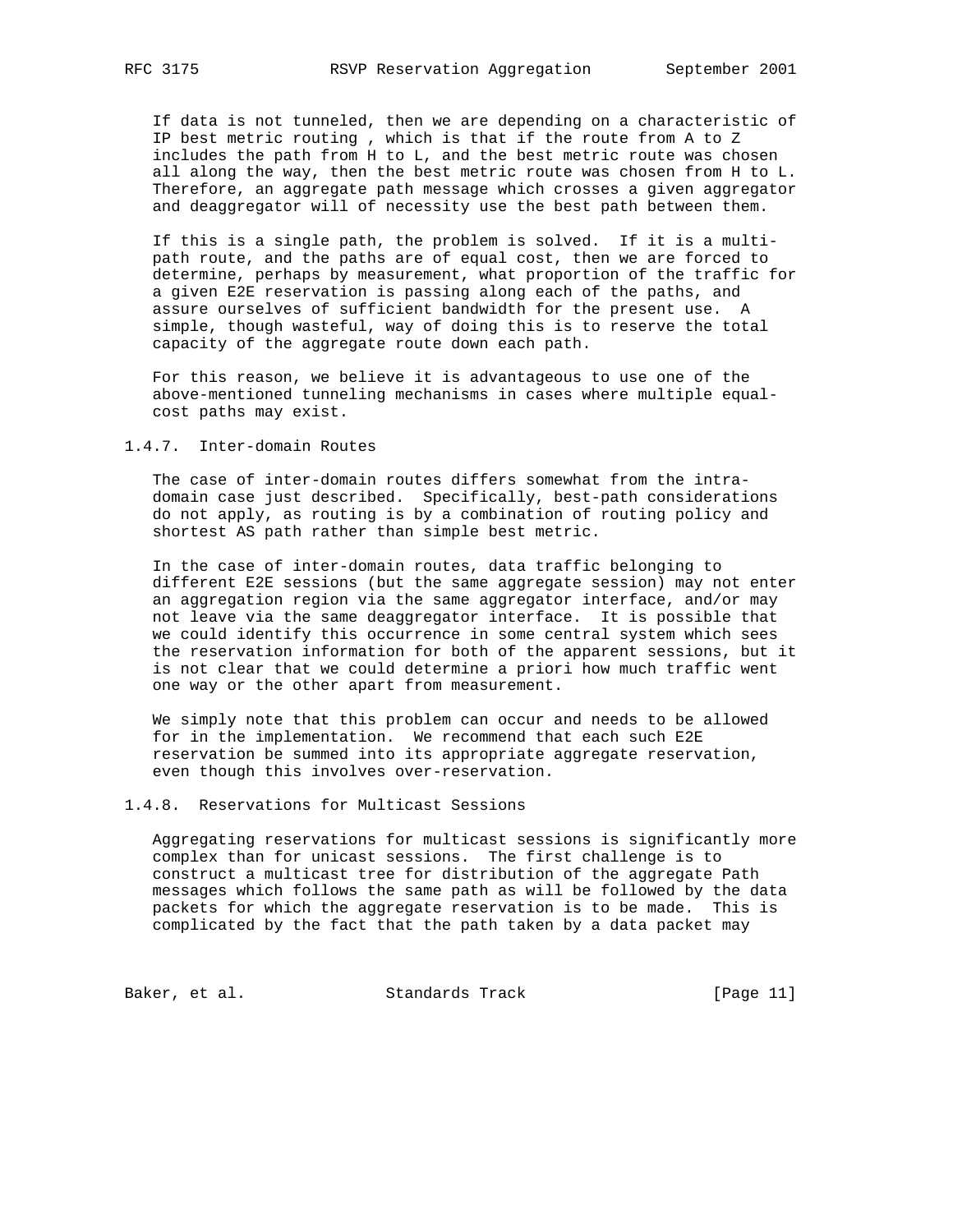depend on many factors such as its source address, the choice of shared trees or source-specific trees, and the location of a rendezvous point for the tree.

 Once the problem of distributing aggregate Path messages is solved, there are considerable problems in determining the correct amount of resources to reserve at each link along the multicast tree. Because of the amount of heterogeneity that may exist in an aggregate multicast reservation, it appears that it would be necessary to retain information about individual E2E reservations within the aggregation region to allocate resources correctly. Thus, we may end up with a complex set of procedures for forming aggregate reservations that do not actually reduce the amount of stored state significantly for multicast sessions.

 As noted above, there are several aspects to RSVP state, and our approach for unicast aggregates all forms of state: classification, scheduling, and reservation state. One possible approach to multicast is to focus only on aggregation of classification and scheduling state, which are arguably the most important because of their impact on the forwarding path. That approach is the one described in the current draft.

### 1.4.9. Multi-level Aggregation

 Ideally, an aggregation scheme should be able to accommodate recursive aggregation, with aggregate reservations being themselves aggregated. Multi-level aggregation can be accomplished using the procedures described here and a simple extension to the protocol number swapping process.

 We can consider E2E RSVP reservations to be at aggregation level 0. When we aggregate these reservations, we produce reservations at aggregation level 1. In general, level n reservations may be aggregated to form reservations at level n+1.

 When an aggregating router receives an E2E Path, it swaps the protocol number from RSVP to RSVP-E2E-IGNORE. In addition, it should write the aggregation level (1, in this case) in the 2 byte field that is present (and currently unused) in the router alert option. In general, a router which aggregates reservations at level n to create reservations at level n+1 will write the number n+1 in the router alert field. A router which deaggregates level n+1 reservations will examine all messages with IP protocol number RSVP- E2E-IGNORE but will process the message and swap the protocol number back to RSVP only in the case where the router alert field carries the number n+1. For any other value, the message is forwarded unchanged. Interior routers ignore all messages with IP protocol

Baker, et al. Standards Track [Page 12]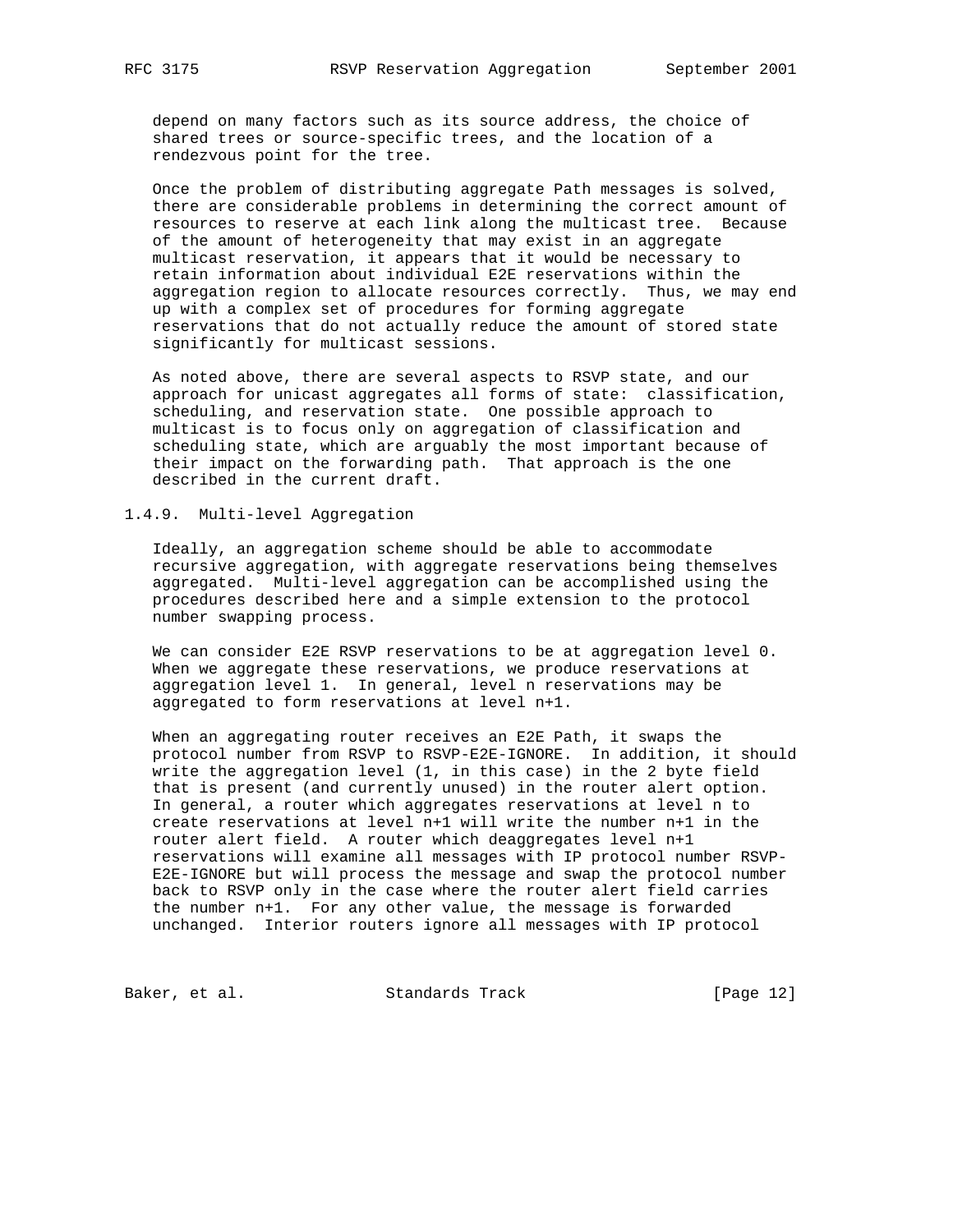number RSVP-E2E-IGNORE. Note that only a few bits of the 2 byte field in the option would be needed, given the likely number of levels of aggregation.

 For IPv6, certain values of the router alert "value" field are reserved. This specification requires IANA assignment of a small number of consecutive values for the purpose of recording the aggregation level.

## 1.4.10. Reliability Issues

 There are a variety of issues that arise in the context of aggregation that would benefit from some form of explicit acknowledgment mechanism for RSVP messages. For example, it is possible to configure a set of routers such that an E2E Path of protocol type RSVP-E2E-IGNORE would be effectively "black-holed", if it never reached a router which was appropriately configured to act as a deaggregator. It could then travel all the way to its destination where it would probably be ignored due to its non standard protocol number. This situation is not easy to detect. The aggregator can be sure this problem has not occurred if an aggregate PathErr message is received from the deaggregator (as described in detail below). It can also be sure there is no problem if an E2E Resv is received. However, the fact that neither of these events has happened may only mean that no receiver wishes to reserve resources for this session, or that an RSVP message loss occurred, or it may mean that the Path was black-holed. However, if a neighbor-to neighbor acknowledgment mechanism existed, the aggregator would expect to receive an acknowledgment of the E2E Path from the deaggregator, and would interpret the lack of a response as an indication that a problem of configuration existed. It could then refrain from aggregating this particular session. We note that such a reliability mechanism has been proposed for RSVP in [RFC291] and propose that it be used here.

1.4.11. Message Integrity and Node Authentication

 [RSVP] defines a hop-by-hop authentication and integrity check. The present specification allows use of this check on Aggregate RSVP messages and also preserves this check on E2E RSVP messages for E2E RSVP messages.

 Outside the Aggregation Region, any E2E RSVP message may contain an INTEGRITY object using a keyed cryptographic digest technique which assumes that RSVP neighbors share a secret. Because E2E RSVP messages are not processed by routers in the Aggregation Region, the Aggregator and Deaggregator appear as logical RSVP neighbors of each other. The Deaggregator is the Aggregator's Next Hop for E2E RSVP

Baker, et al. Standards Track [Page 13]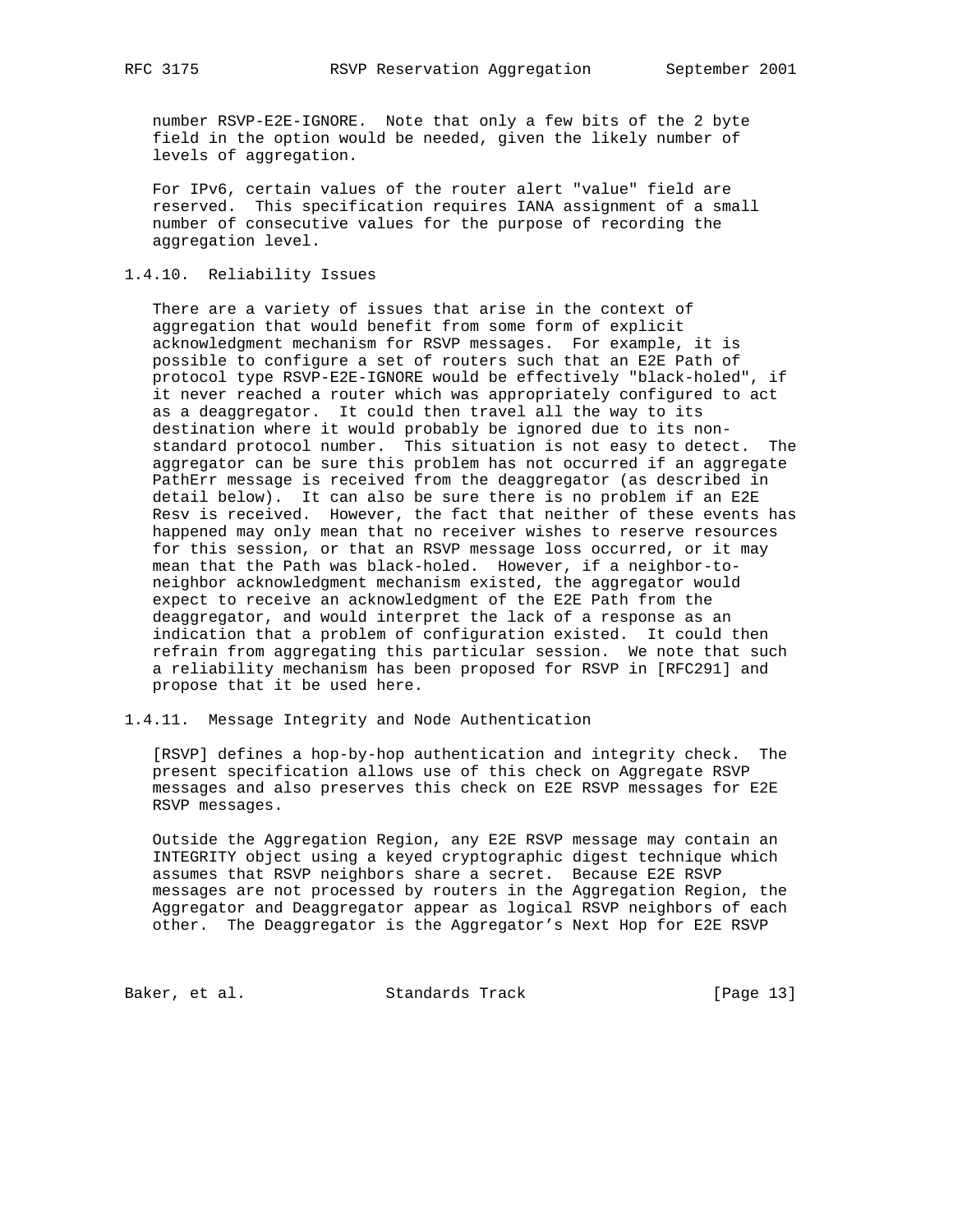messages while the Aggregator is the Deaggregator's Previous Hop. Consequently, INTEGRITY objects which may appear in E2E RSVP messages traversing the Aggregation Region are exchanged directly between the Aggregator and Deaggregator in a manner which is entirely transparent to the Interior routers. Thus, hop-by-hop integrity checking for E2E messages over the Aggregation Region requires that the Aggregator and Deaggregator share a secret. Techniques for establishing that secret are described in [INTEGRITY].

 Inside the Aggregation Region, any Aggregate RSVP message may contain an INTEGRITY object which assumes that the corresponding RSVP neighbors inside the Aggregation Region (e.g., Aggregator and Interior Router, two Interior Routers, Interior Router and Deaggregator) share a secret.

1.4.12. Aggregated reservations without E2E reservations

 Up to this point we have assumed that the aggregate reservation is established as a result of the establishment of E2E reservations from outside the aggregation region. It should be clear that alternative triggers are possible. As discussed in [RFC2998], an aggregate RSVP reservation can be used to manage bandwidth in a diff-serv cloud even if RSVP is not used end-to-end.

 The simplest example of an alternative configuration is the static configuration of an aggregated reservation for a certain amount for traffic from an ingress (aggregator) router to an egress (de aggregator) router. This would have to be configured in at least the system originating the aggregate PATH message (the aggregator). The deaggregator could detect that the PATH message is directed to it, and could be configured to "turn around" such messages, i.e., it responds with a RESV back to the aggregator. Alternatively, configuration of the aggregate reservation could be performed at both the aggregator and the deaggregator. As before, an aggregate reservation is associated with a DSCP for the traffic that will use the reserved capacity.

 In the absence of E2E microflow reservations, the aggregator can use a variety of policies to set the DSCP of packets passing into the aggregation region, thus determining whether they gain access to the resources reserved by the aggregate reservation. These policies are a matter of local configuration, as usual for a device at the edge of a diffserv cloud.

Baker, et al. Standards Track [Page 14]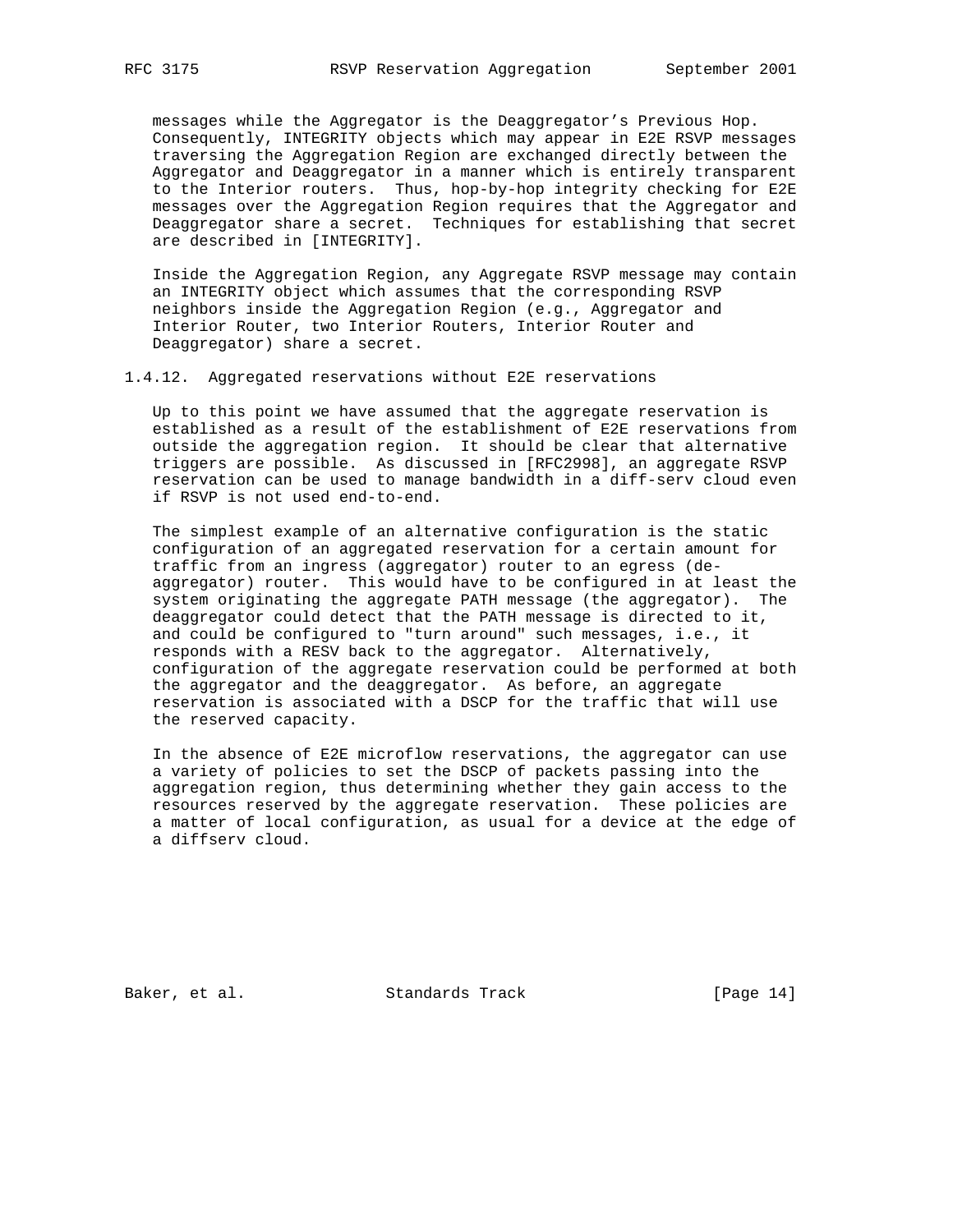Note that the "aggregator" could even be a device such as a PSTN gateway which makes an aggregate reservation for the set of calls to another PSTN gateway (the deaggregator) across an intervening diff serv region. In this case the reservation may be established in response to call signalling.

 From the perspective of RSVP signalling and the handling of data packets in the aggregation region, these cases are equivalent to the case of aggregating E2E RSVP reservations. The only difference is that E2E RSVP signalling does not take place and cannot therefore be used as a trigger, so some additional knowledge is required in setting up the aggregate reservation.

2. Elements of Procedure

 To implement aggregation, we define a number of elements of procedure.

2.1. Receipt of E2E Path Message By Aggregating Router

 The very first event is the arrival of the E2E Path message at an exterior interface of an aggregator. Standard RSVP procedures [RSVP] are followed for this, including onto what set of interfaces the message should be forwarded. These interfaces comprise zero or more exterior interfaces and zero or more interior interfaces. (If the number of interior interfaces is zero, the router is not acting as an aggregator for this E2E flow.)

Service on exterior interfaces is handled as defined in [RSVP].

 Service on interior interfaces is complicated by the fact that the message needs to be included in some aggregate reservation, but at this point it is not known which one, because the deaggregator is not known. Therefore, the E2E Path message is forwarded on the interior interface(s) using the IP Protocol number RSVP-E2E-IGNORE, but in every other respect identically to the way it would be sent by an RSVP router that was not performing aggregation.

2.2. Handling Of E2E Path Message By Interior Routers

 At this point, the E2E Path message traverses zero or more interior routers. Interior routers receive the E2E Path message on an interior interface and forward it on another interior interface. The Router Alert IP Option alerts interior routers to check internally, but they find that the IP Protocol is RSVP-E2E-IGNORE and the next hop interface is interior. As such, they simply forward it as a normal IP datagram.

Baker, et al. Standards Track [Page 15]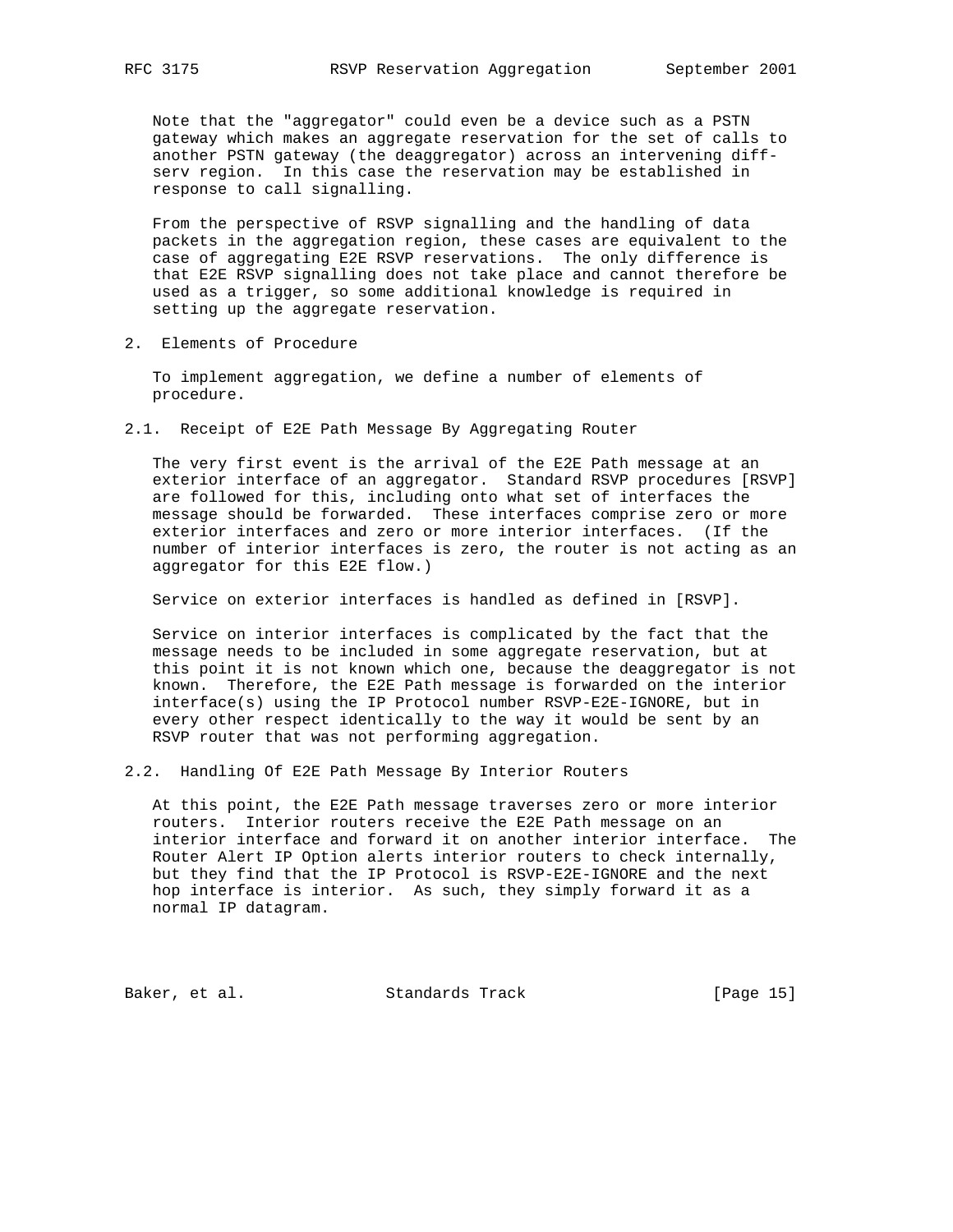### 2.3. Receipt of E2E Path Message By Deaggregating Router

 The E2E Path message finally arrives at a deaggregating router, which receives it on an interior interface and forwards it on an exterior interface. Again, the Router Alert IP Option alerts it to intercept the message, but this time the IP Protocol is RSVP-E2E-IGNORE and the next hop interface is an exterior interface.

 Before forwarding the E2E Path towards the receiver, the Deaggregator should update its ADSPEC. This update is to reflect the impact of the aggregation region onto the QoS to be achieved E2E by the flow. Such information can be collected by the ADSPEC of Aggregate Path messages travelling from the Aggregator to the Deaggregator. Thus, to enable correct updating of the ADSPEC, a deaggregating router may wait as described below for the arrival of an aggregate Path before forwarding the E2E Path.

When receiving the E2E Path, depending on the policy for mapping E2E reservation onto Aggregate Reservations, the Deaggregator may or may not be in a position to decide which DSCP the E2E flow for the processed E2E Path is going to be mapped onto, as described above. If the Deaggregator is in a position to know the mapping at this point, then the Deaggregator first checks that there is an Aggregate Path in place for the corresponding DSCP. If so, then the Deaggregator uses the ADSPEC of this Aggregate Path to update the ADSPEC of the E2E Path and then forwards the E2E Path towards the receiver. If not, then the Deaggregator requests establishment of the corresponding Aggregate Path by sending an E2E PathErr message with an error code of NEW-AGGREGATE-NEEDED and the desired DSCP encoded in the DCLASS Object. The Deaggregator may also at the same time request establishment of an aggregate reservation for other DSCPs. When receiving the Aggregate Path for the desired DSCP, the Deaggregator then uses the ADSPEC of this Aggregate Path to update the ADSPEC of the E2E Path.

 If the Deaggregator is not in a position to know the mapping at this point, then the Deaggregator uses the information contained in the ADSPEC of one Aggregate Path or of multiple Aggregate Paths to update the E2E Path ADSPEC. Similarly, if one or more of the necessary Aggregate Paths is not yet established, the Deaggregator requests establishment of the corresponding Aggregate Path by sending an E2E PathErr message with an error code of NEW-AGGREGATE-NEEDED and the desired DSCP encoded in the respective DCLASS Object. When receiving the Aggregate Path for the desired DSCP, the Deaggregator then uses the ADSPEC of this Aggregate Path to update the ADSPEC of the E2E Path.

Baker, et al. Standards Track [Page 16]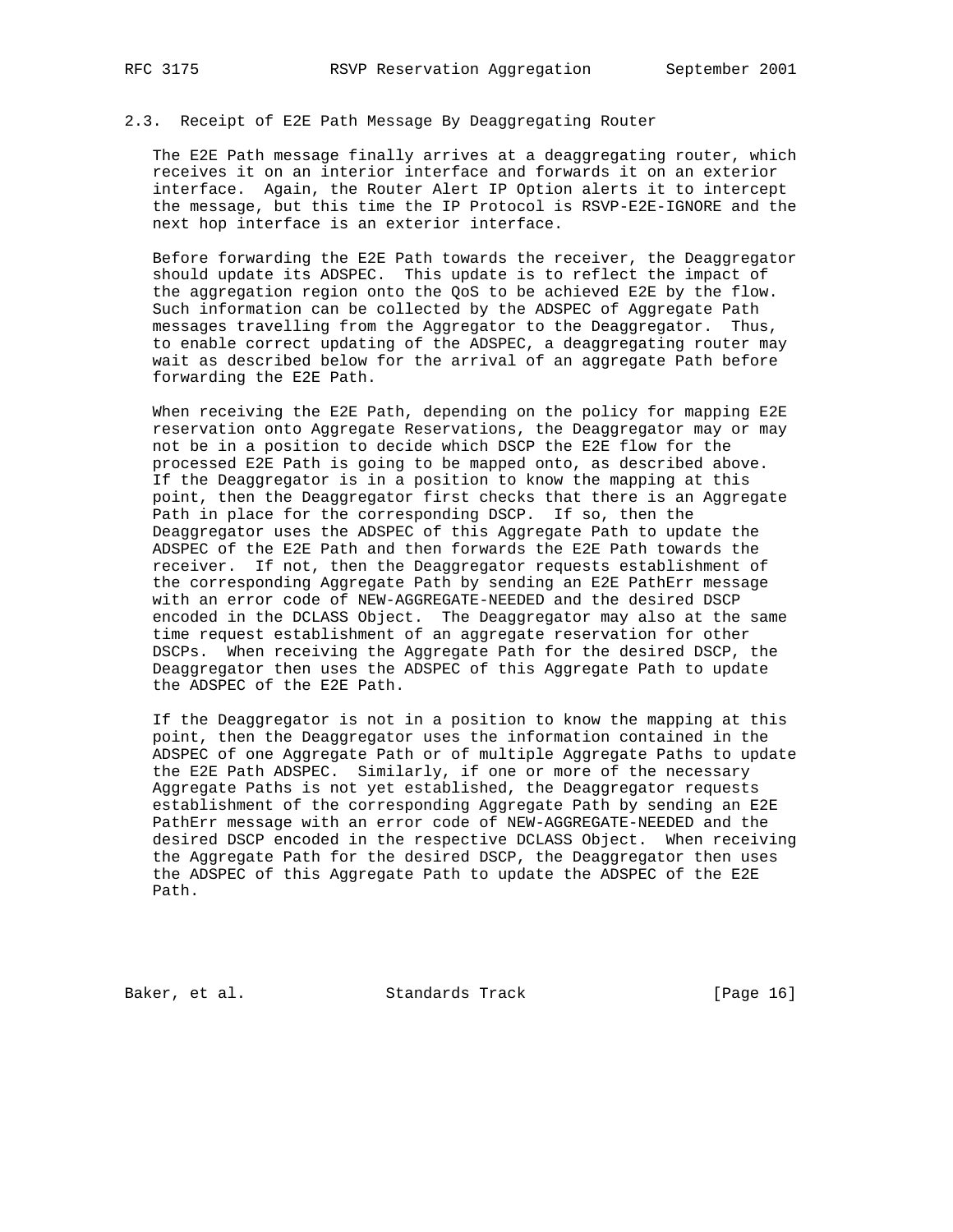Generating a E2E PathErr message with an error code of NEW- AGGREGATE-NEEDED should not result in any Path state being removed, but should result in the aggregating router initiating the necessary aggregate Path message, as described in the following section.

 The deaggregating router changes the E2E Path message's IP Protocol from RSVP-E2E-IGNORE to RSVP and forwards the E2E Path message towards its intended destination.

## 2.4. Initiation of New Aggregate Path Message By Aggregating Router

 The aggregating Router is responsible for generating a new Aggregate Path for a DSCP when receiving a E2E PathErr message with the error code NEW-AGGREGATE-NEEDED from the deaggregator. The DSCP value to include in the Aggregate Path Session is found in the DCLASS Object of the received E2E PathErr message. The identity of the deaggregator itself is found in the ERROR SPECIFICATION of the E2E PathErr message. The destination address of the aggregate Path message is the address of the deaggregating router, and the message is sent with IP protocol number RSVP.

 Existing RSVP procedures specify that the size of a reservation established for a flow is set to the minimum of the Path SENDER\_TSPEC and the Resv FLOW\_SPEC. Consequently, the size of an Aggregate Reservation cannot be larger than the SENDER\_TSPEC included in the Aggregate Path by the Aggregator. To ensure that Aggregate Reservations can be sized by the Deaggregator without undesired limitations, the Aggregating router should always attempt to include in the Aggregate Path a SENDER\_TSPEC which is at least as large as the size that would actually be required as determined by the Deaggregator. One method to achieve this is to use a SENDER\_TSPEC which is obviously larger than the highest load of E2E reservations that may be supported onto this network. Another method is for the Aggregator to keep track of which flows are mapped onto a DSCP and always add their E2E Path SENDER\_TSPEC into the Aggregate Path SENDER\_TSPEC (and possibly also add some additional bandwidth in anticipation of future E2E reservations).

 The aggregating router is notified of the mapping from an E2E flow to a DSCP in two ways. First, when the aggregating router receives a E2E PathErr with error code NEW-AGGREGATE-NEEDED, the Aggregator is notified that the corresponding E2E flow is (at least temporarily) mapped onto a given DSCP. Secondly, when the aggregating router receives an E2E Resv containing a DCLASS Object (as described further below), the Aggregating Router is notified that the corresponding E2E flow is mapped onto a given DSCP.

Baker, et al. Standards Track [Page 17]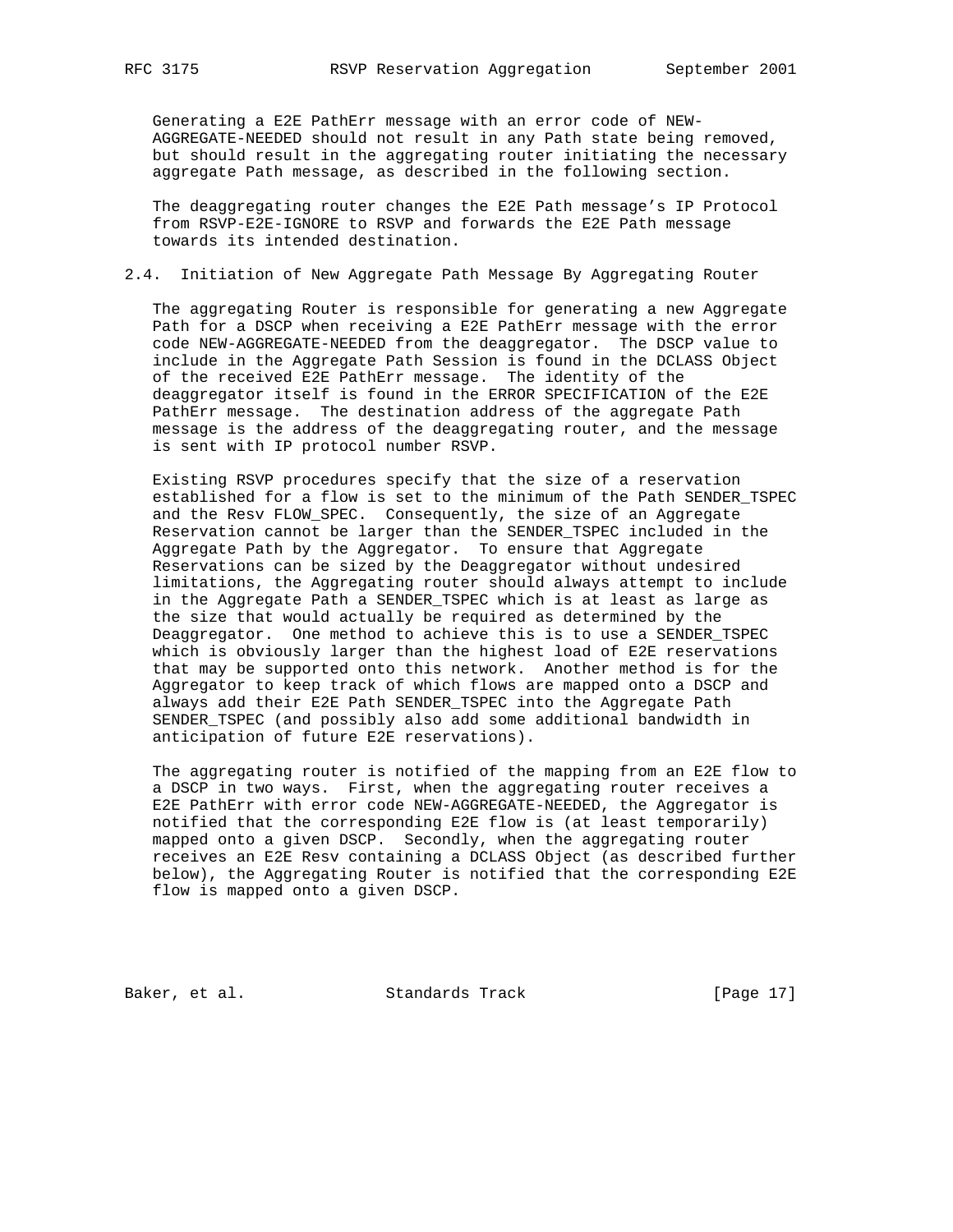### 2.5. Handling of E2E Resv Message by Deaggregating Router

 Having sent the E2E Path message on toward the destination, the deaggregator must now expect to receive an E2E Resv for the session. On receipt, its responsibility is to ensure that there is sufficient bandwidth reserved within the aggregation region to support the new E2E reservation, and if there is, then to forward the E2E Resv to the aggregating router.

 The Deaggregating router first makes the final decision of which Aggregate Reservation (and thus which DSCP) this E2E reservation is to be mapped onto. This decision is made according to the policy selected by the network administrator as described above.

 If this final mapping decision is such that the Deaggregator can now make a more accurate update of the E2E Path ADSPEC than done when forwarding the initial E2E Path, the Deaggregator should do so and generate a new E2E Path immediately in order to provide the accurate ADSPEC information to the receiver as soon as possible. Otherwise, normal Refresh procedures should be followed for the E2E Path.

 If no Aggregate Reservation currently exists from the corresponding aggregating router with the corresponding DSCP, the Deaggregating router will establish a new Aggregate Reservation as described in the next section.

 If the corresponding Aggregate Reservation exists but has insufficient bandwidth reserved to accommodate the new E2E reservation (in addition to all the existing E2E reservations currently mapped onto it), it should follow the normal RSVP procedures [RSVP] for a reservation being placed with insufficient bandwidth to support the reservation. It may also first attempt to increase the aggregate reservation that is supplying bandwidth by increasing the size of the FLOW\_SPEC that it includes in the aggregate Resv that it sends upstream. As discussed in the previous section, the Aggregating Router should ensure that the SENDER\_TSPEC it includes in the Aggregate Path is always in excess of the FLOW\_SPEC that may be requested in the Aggregate Resv by the Deaggregator, so that the Deaggregator is not unnecessarily prevented from effectively increasing the Aggregate Reservation bandwidth as required.

 When sufficient bandwidth is available on the corresponding aggregate reservation, the Deaggregating Router may simply send the E2E Resv message with IP Protocol RSVP to the aggregating router. This message should include the DCLASS object to indicate which DSCP the aggregator must use for this E2E flow. The deaggregator will also

Baker, et al. Standards Track [Page 18]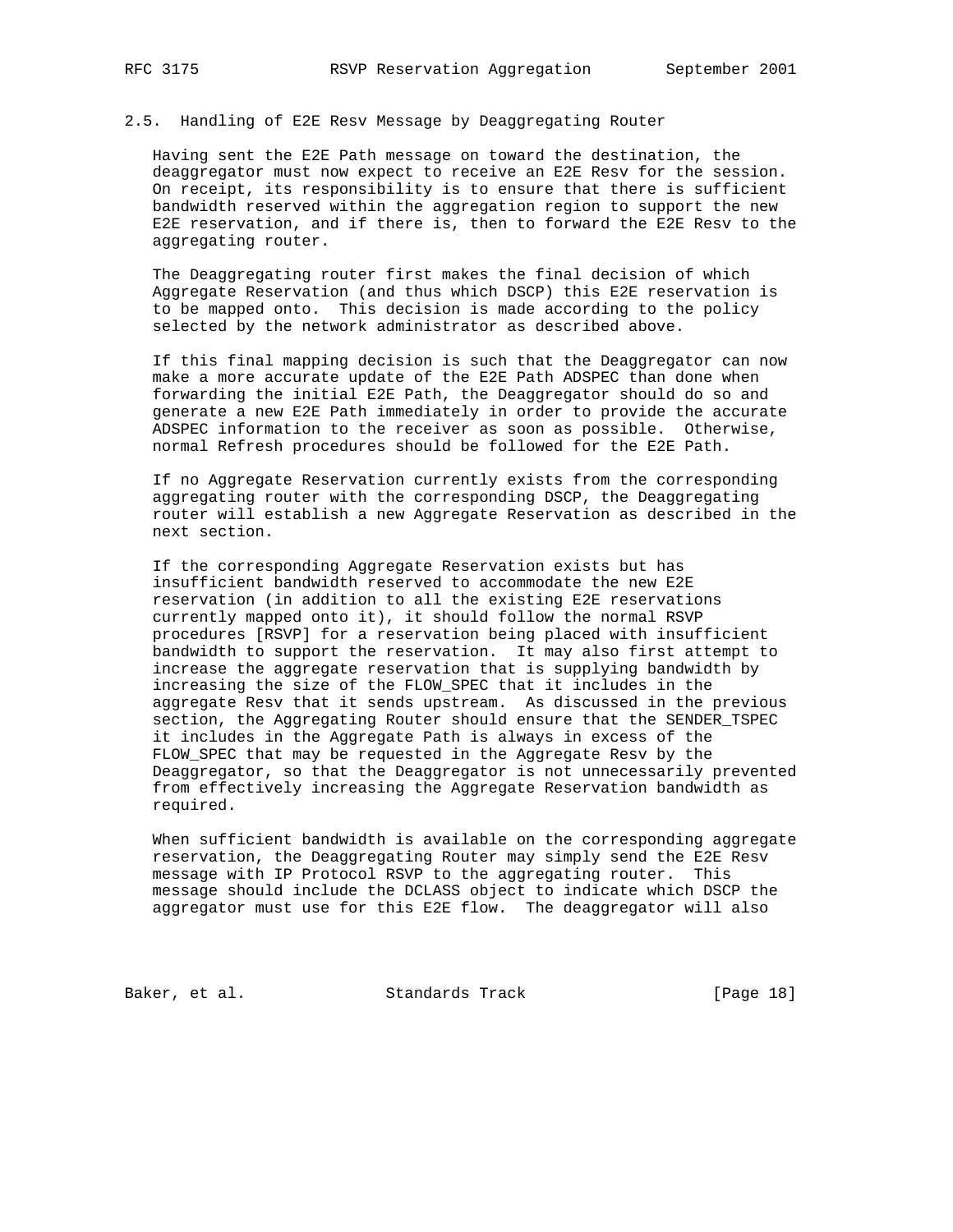add the token bucket from the E2E Resv FLOWSPEC object into its internal understanding of how much of the Aggregate reservation is in use.

 As discussed above, in order to minimize the occurrence of situations where insufficient bandwidth is reserved on the corresponding Aggregate Reservation at the time of processing an E2E Resv, and in turn to avoid the delay associated with the increase of this aggregate bandwidth, the Deaggregator MAY anticipate the current demand and increase the Aggregate Reservations size ahead of actual requirements by E2E reservations.

2.6. Initiation of New Aggregate Resv Message By Deaggregating Router

 Upon receiving an E2E Resv message on an exterior interface, and having determined the appropriate DSCP for the session according to the mapping policy, the Deaggregator looks for the corresponding path state for a session with the chosen DSCP. If aggregate Path state exists, but no aggregate Resv state exists, the Deaggregator creates a new aggregate Resv.

 If no aggregate Path state exists for the appropriate DSCP, this may be because the Deaggregator could not decide earlier the final mapping for this E2E flow and elected to not establish Aggregate Path state for all DSCPs. In that case, the Deaggregator should request establishment of the corresponding Aggregate Path by sending a E2E PathErr with error code of NEW-AGGREGATE-NEEDED and with a DCLASS containing the required DSCP. This will trigger the Aggregator to establish the corresponding Aggregate Path. Once the Deaggregator has determined that the aggregate Path state is established, it creates a new Aggregate Resv.

 The FLOW\_SPEC of the new Aggregate Resv is set to a value not smaller than the requirement of the E2E reservation it is supporting. The Aggregate Resv is sent toward the aggregator (i.e., to the previous hop), using the AGGREGATED-RSVP session and filter specifications defined below. Since the DSCP is in the SESSION object, no DCLASS object is necessary. The message should be reliably delivered using the mechanisms in [RFC2961] or, alternatively, the CONFIRM object may be used, to assure that the aggregate Resv does indeed arrive and is granted. This enables the deaggregator to determine that the requested bandwidth is available to allocate to the E2E flows it supports.

 In order to minimize the occurrence of situations where no corresponding Aggregate Reservation is established at the time of processing an E2E Resv, and in turn to avoid the delay associated with the creation of this aggregate reservation, the Deaggregator MAY

Baker, et al. Standards Track [Page 19]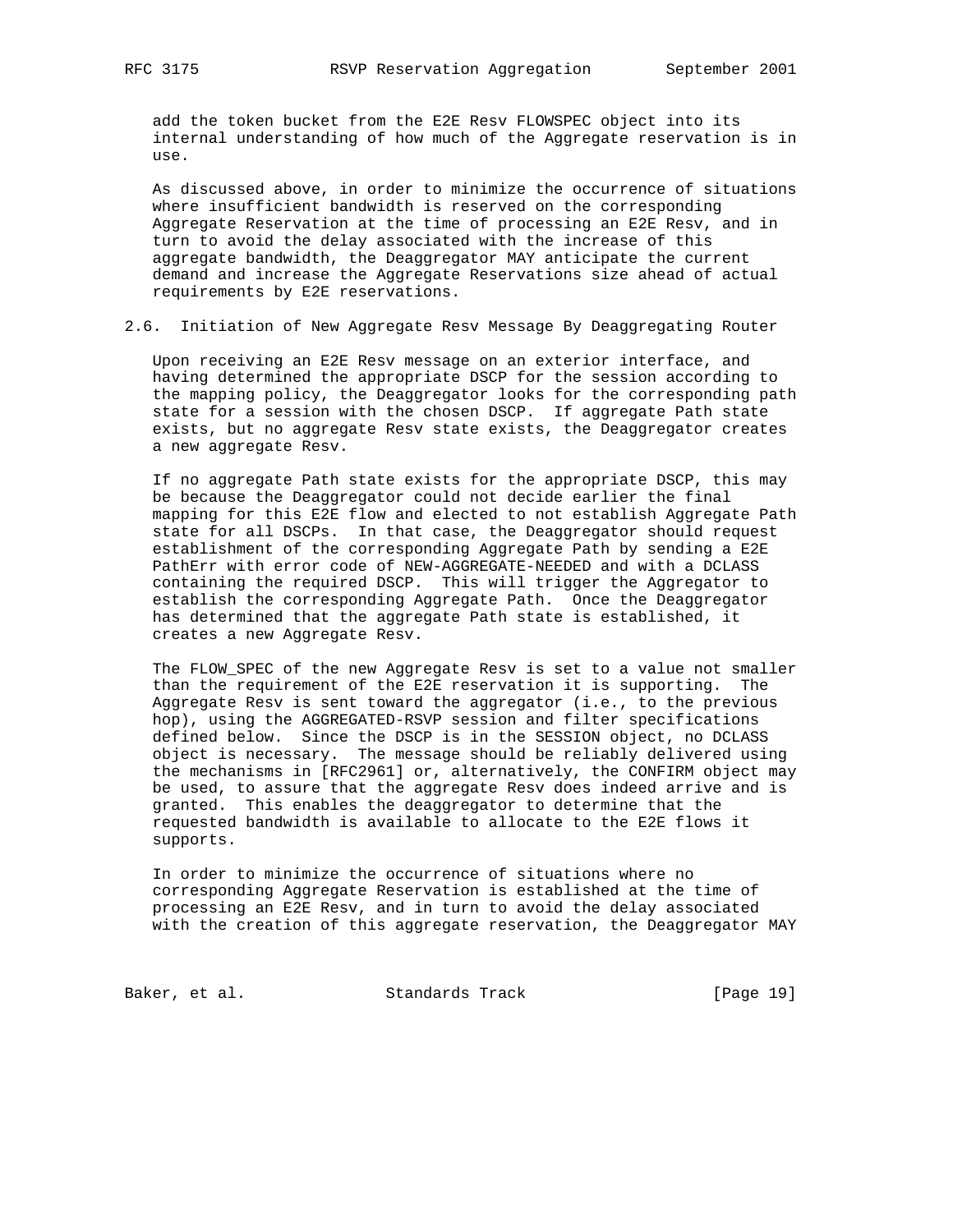anticipate the current demand and create the Aggregate Reservation before receiving E2E Resv messages requiring bandwidth on those aggregate reservations.

2.7. Handling of Aggregate Resv Message by Interior Routers

 The aggregate Resv message is handled in essentially the same way as defined in [RSVP]. The Session object contains the address of the deaggregating router (or the group address for the session in the case of multicast) and the DSCP that has been chosen for the session. The Filterspec object identifies the aggregating router. These routers perform admission control and resource allocation as usual and send the aggregate Resv on towards the aggregator.

2.8. Handling of E2E Resv Message by Aggregating Router

 The receipt of the E2E Resv message with a DCLASS Object is the final confirmation to the aggregating router of the mapping of the E2E reservation onto an Aggregate Reservation. Under normal circumstances, this is the only way it will be informed of this association. It should now forward the E2E Resv to its previous hop, following normal RSVP processing rules [RSVP].

2.9. Removal of E2E Reservation

 E2E reservations are removed in the usual way via PathTear, ResvTear, timeout, or as the result of an error condition. When they are removed, their FLOWSPEC information must also be removed from the allocated portion of the aggregate reservation. This same bandwidth may be re-used for other traffic in the near future. When E2E Path messages are removed, their SENDER\_TSPEC information must also be removed from the aggregate Path.

2.10. Removal of Aggregate Reservation

 Should an aggregate reservation go away (presumably due to a configuration change, route change, or policy event), the E2E reservations it supports are no longer active. They must be treated accordingly.

2.11. Handling of Data On Reserved E2E Flow by Aggregating Router

 Prior to establishment that a given E2E flow is part of a given aggregate, the flow's data should be treated as traffic without a reservation by whatever policies prevail for such. Generally, this will mean being given the same forwarding behavior as best effort traffic. However, upon establishing that the flow belongs to a given aggregate, the aggregating router is responsible for marking any

Baker, et al. Standards Track [Page 20]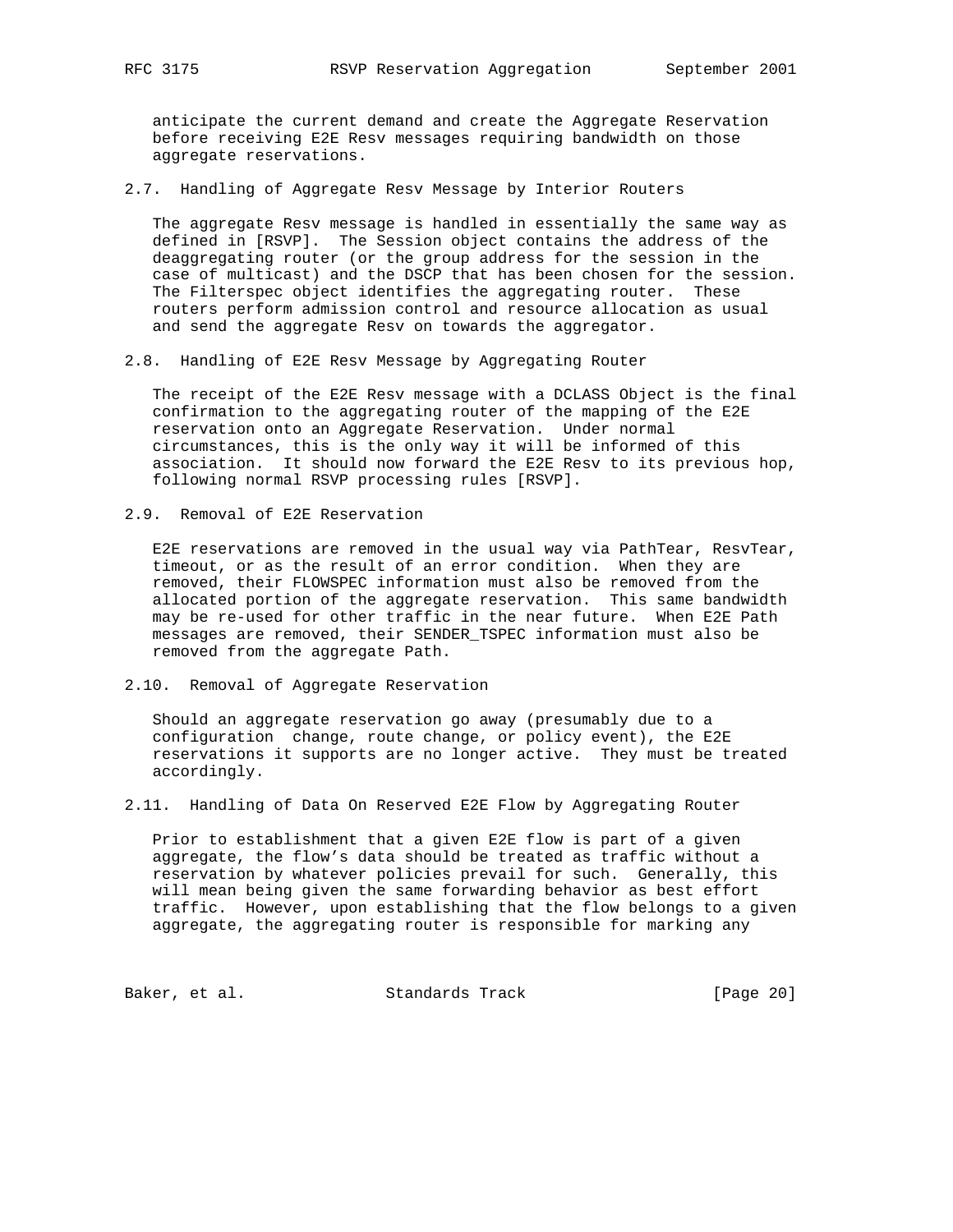related traffic with the correct DSCP and forwarding it in the manner appropriate to traffic on that reservation. This may imply forwarding it to a given IP next hop, or piping it down a given link layer circuit, tunnel, or MPLS label switched path.

 The aggregator is responsible for performing per-reservation policing on the E2E flows that it is aggregating. The aggregator performs metering of traffic belonging to each reservation to assess compliance to the token bucket for the corresponding E2E reservation. Packets which are assessed in compliance are forwarded as mentioned above. Packets which are assessed out of compliance must be either dropped, reshaped or marked to a different DSCP. The detailed policing behavior is an aspect of the service mapping described in [RFC2998].

### 2.12. Procedures for Multicast Sessions

 Because of the difficulties of aggregating multicast sessions described above, we focus on the aggregation of scheduling and classification state in the multicast case. The main difference between the multicast and unicast cases is that rather than sending an aggregate Path message to the unicast address of a single deaggregating router, in the multicast case we send the "aggregate" Path message to the same group address as the E2E session. This ensures that the aggregate Path message follows the same route as the E2E Path. This difference between unicast and multicast is reflected in the Session objects defined below. A consequence of this approach is that we continue to have reservation state per multicast session inside the aggregation region.

 A further challenge arises in multicast sessions with heterogeneous receivers. Consider an interior router which must forward packets for a multicast session on two interfaces, but has only received a reservation request on one of those interfaces. It receives packets marked with the DSCP chosen for the aggregate reservation. When sending them out the interface which has no installed reservation, it has the following options:

- a) remark those packets to best effort before sending them out the interface;
- b) send the packets out the interface with the DSCP chosen for the aggregate reservation.

 The first approach suffers from the drawback that it requires nMF classification at an interior router in order to recognize the flows whose packets must be demoted. The second approach requires over reservation of resources on the interface on which no reservation was

Baker, et al. Standards Track [Page 21]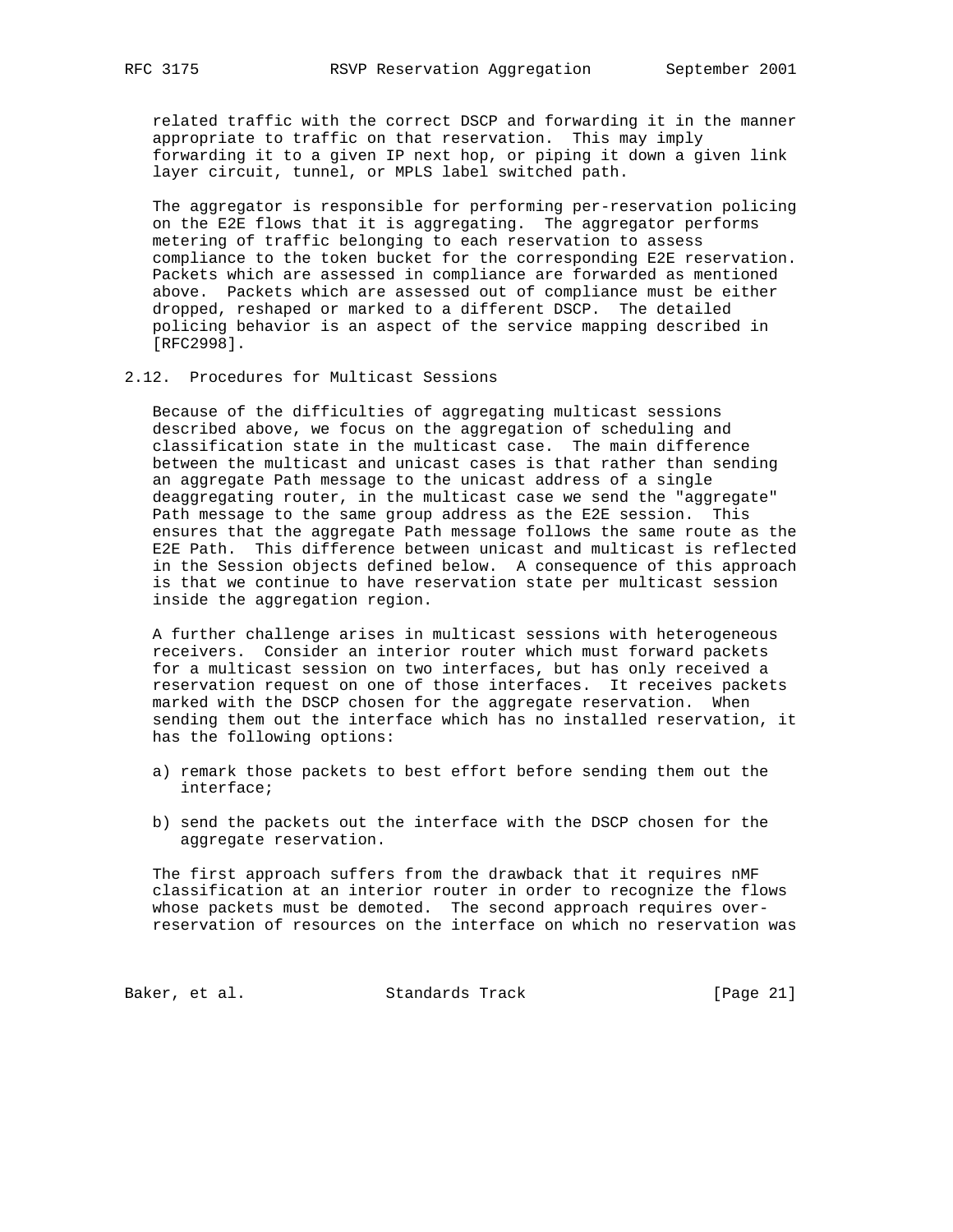received. In the absence of such over-reservation, the packets sent with the "wrong" DSCP would be able to degrade the service experienced by packets using that DSCP legitimately.

 To make MF classification acceptable in an interior router, it may be possible to treat the case of heterogeneous flows as an exception. That is, an interior router only needs to be able to recognize those individual microflows that have heterogeneous resource needs on the outbound interfaces of this router.

- 3. Protocol Elements
- 3.1. IP Protocol RSVP-E2E-IGNORE

 This specification requires the assignment of a protocol type RSVP- E2E-IGNORE, whose number is at this point 134. This is used only on E2E messages which require a router alert (Path, PathTear, and ResvConf), and signifies that the message must be treated one way when destined to an interior interface, and another way when destined to an exterior interface. The protocol type is swapped by the Aggregator from RSVP to RSVP-E2E-IGNORE in E2E Path, PathTear, and ResvConf messages when they enter the Aggregation Region. The protocol type is swapped back by the Deaggregator from RSVP-E2E- IGNORE to RSVP in such E2E messages when they exit the Aggregation Region.

## 3.2. Path Error Code

 A PathErr code NEW-AGGREGATE-NEEDED is required. This value does not signify that a fatal error has occurred, but that an action is required of the aggregating router to avoid an error condition in the near future.

## 3.3. SESSION Object

 The SESSION object contains two values: the IP Address of the aggregate session destination, and the DSCP that it will use on the E2E data the reservation contains. For unicast sessions, the session destination address is the address of the deaggregating router. For multicast sessions, the session destination is the multicast address of the E2E session (or sessions) being aggregated. The inclusion of the DSCP in the session allows for multiple sessions toward the same address to be distinguished by their DSCP and queued separately. It also provides the means for aggregating scheduling and classification state. In the case where a session uses a pair of PHBs (e.g., AF11 and AF12), the DSCP used should represent the numerically smallest PHB (e.g., AF11). This follows the same naming convention described in [BRIM].

Baker, et al. Standards Track [Page 22]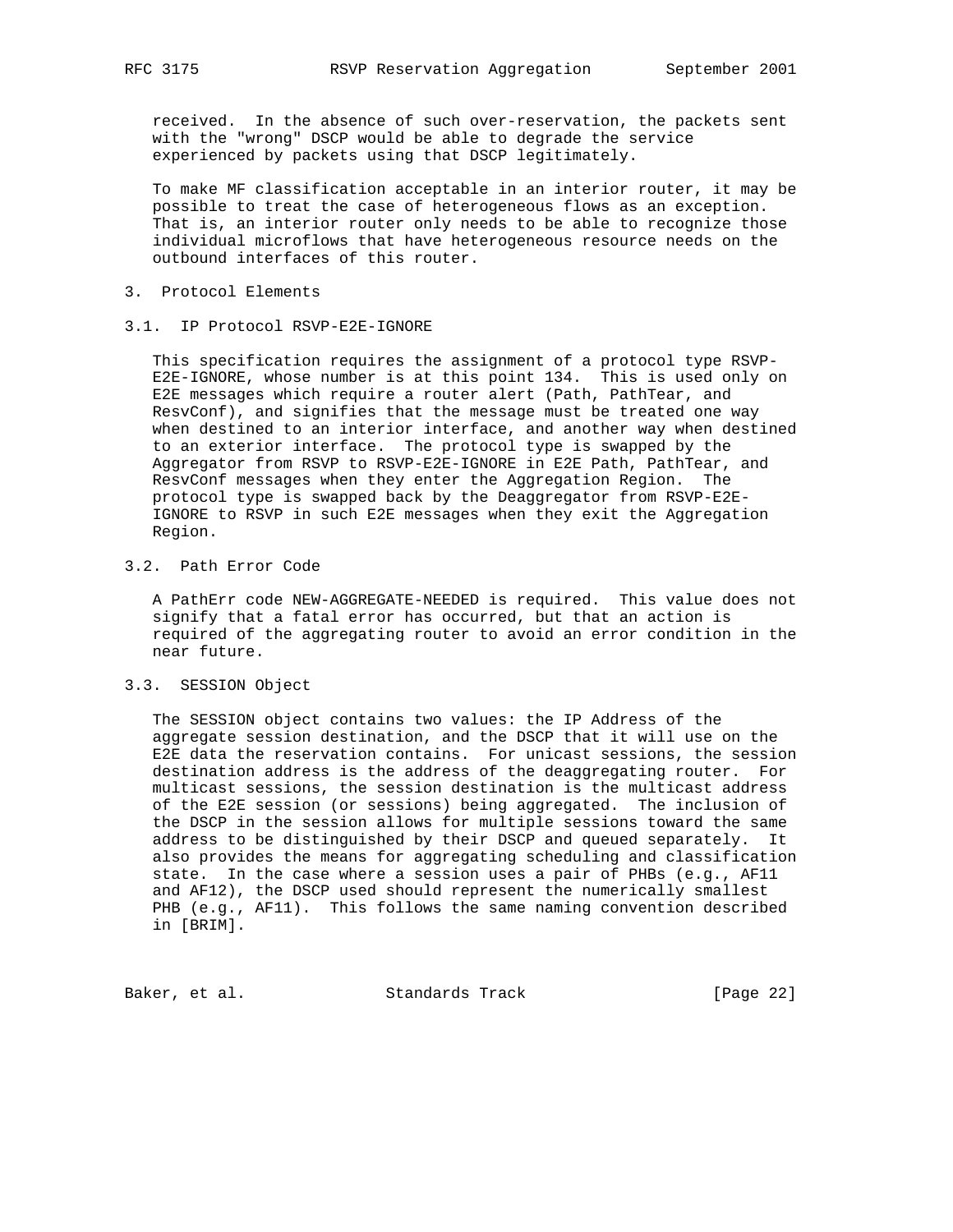Session types are defined for IPv4 and IPv6 addresses.

 o IP4 SESSION object: Class = SESSION, C-Type = RSVP-AGGREGATE-IP4

|             | IPv4 Session Address (4 bytes) |           |      |
|-------------|--------------------------------|-----------|------|
| /////////// | Flaqs                          | ///////// | DSCP |
|             |                                |           |      |

 o IP6 SESSION object: Class = SESSION, C-Type = RSVP-AGGREGATE-IP6

|            |       | IPv6 Session Address (16 bytes) |      |  |
|------------|-------|---------------------------------|------|--|
| 1111111111 | Flags | 111111111                       | DSCP |  |

# 3.4. SENDER\_TEMPLATE Object

 The SENDER\_TEMPLATE object identifies the aggregating router for the aggregate reservation.

 o IP4 SENDER\_TEMPLATE object: Class = SENDER\_TEMPLATE, C-Type = RSVP-AGGREGATE-IP4

| IPv4 Aggregator Address (4 bytes) |  |
|-----------------------------------|--|
|                                   |  |

Baker, et al. Standards Track [Page 23]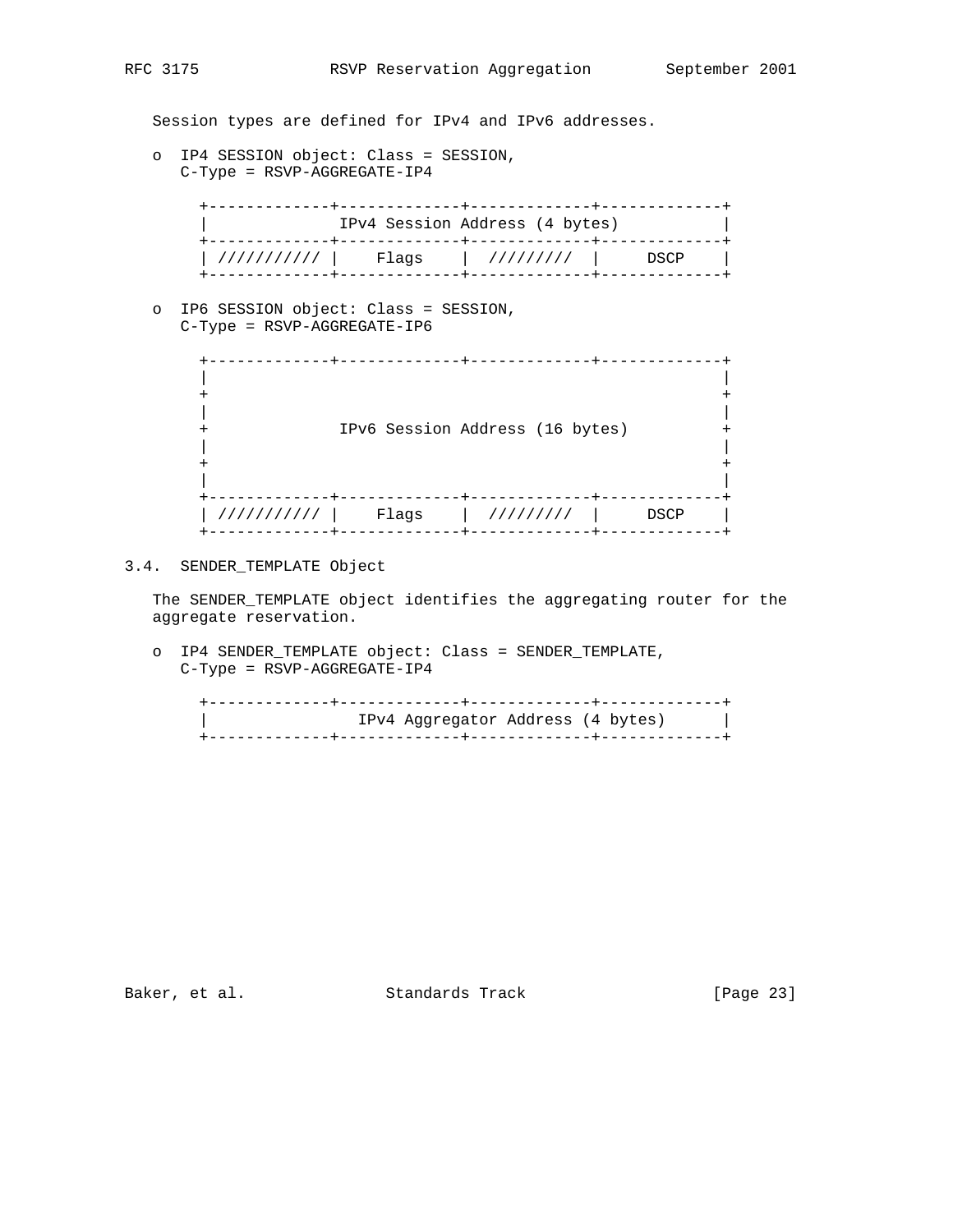o IP6 SENDER\_TEMPLATE object: Class = SENDER\_TEMPLATE, C-Type = RSVP-AGGREGATE-IP6

 +-------------+-------------+-------------+-------------+ | | + + | | + IPv6 Aggregator Address (16 bytes) + | | + + | | +-------------+-------------+-------------+-------------+

### 3.5. FILTER\_SPEC Object

 The FILTER\_SPEC object identifies the aggregating router for the aggregate reservation, and is syntactically identical to the SENDER\_TEMPLATE object.

4. Policies and Algorithms For Predictive Management Of Blocks Of Bandwidth

 The exact policies used in determining how much bandwidth should be allocated to an aggregate reservation at any given time are beyond the scope of this document, and may be proprietary to the service provider in question. However, here we explore some of the issues and suggest approaches.

 In short, the ideal condition is that the aggregate reservation always has enough resources to allocate to any E2E reservation that requires its support, and never takes too much. Simply stated, but more difficult to achieve. Factors that come into account include significant times in the diurnal cycle: one may find that a large number of people start placing calls at 8:00 AM, even though the hour from 7:00 to 8:00 is dead calm. They also include recent history: if more people have been placing calls recently than have been finishing them, a prediction of the necessary bandwidth a few moments hence may call for more bandwidth than is currently allocated. Likewise, at the end of a busy period, we may find that the trend calls for declining reservation amounts.

 We recommend a policy something along this line. At any given time, one should expect that the amount of bandwidth required for the aggregate reservation is the larger of the following:

 (a) a requirement known a priori, such as from history of the diurnal cycle at a particular week day and time of day, and

Baker, et al. Standards Track [Page 24]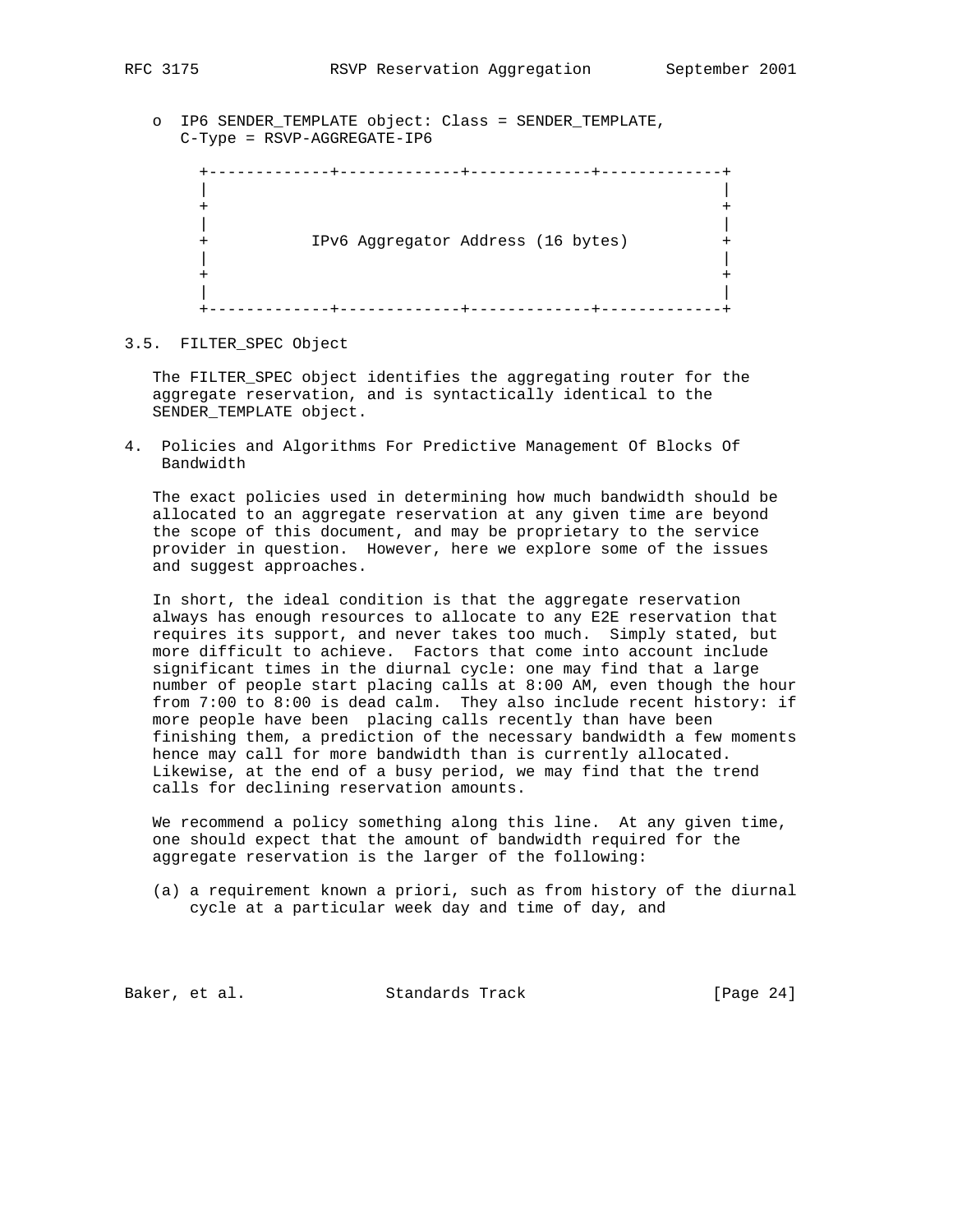(b) the trend line over recent history, with 90 or 99% statistical confidence.

 We further expect that changes to that aggregate reservation would be made no more often than every few minutes, and ideally perhaps on larger granularity such as fifteen minute intervals or hourly. The finer the granularity, the greater the level of signaling required, while the coarser the granularity, the greater the chance for error, and the need to recover from that error.

 In general, we expect that the aggregate reservation will not ever add up to exactly the sum of the reservations it supports, but rather will be an integer multiple of some block reservation size, which exceeds that value.

5. Security Considerations

 Numerous security issues pertain to this document; for example, the loss of an aggregate reservation to an aggressor causes many calls to operate unreserved, and the reservation of a great excess of bandwidth may result in a denial of service. However, these issues are not confined to this extension: RSVP itself has them. We believe that the security mechanisms in RSVP address these issues as well.

 One security issue specific to RSVP aggregation involves the modification of the IP protocol number in RSVP Path messages that traverse an aggregation region. If that field were maliciously modified in a Path message, it would cause the message to be ignored by all subsequent devices on its path, preventing reservations from being made. It could even be possible to correct the value before it reached the receiver, making it difficult to detect the attack. In theory, it might also be possible for a node to modify the IP protocol number for non-RSVP messages as well, thus interfering with the operation of other protocols.

 One way to mitigate the risks of malicious modification of the IP protocol number is to use an IPSEC authentication header, which would ensure that malicious modification of the IP header is detected. This is a desirable approach but imposes some administrative burden in the form of key management for authentication purposes.

 It is RECOMMENDED that implementations of this specification only support modification of the IP protocol number for RSVP Path, PathTear, and ResvConf messages. That is, a general facility for modification of the IP protocol number SHOULD NOT be made available.

Baker, et al. Standards Track [Page 25]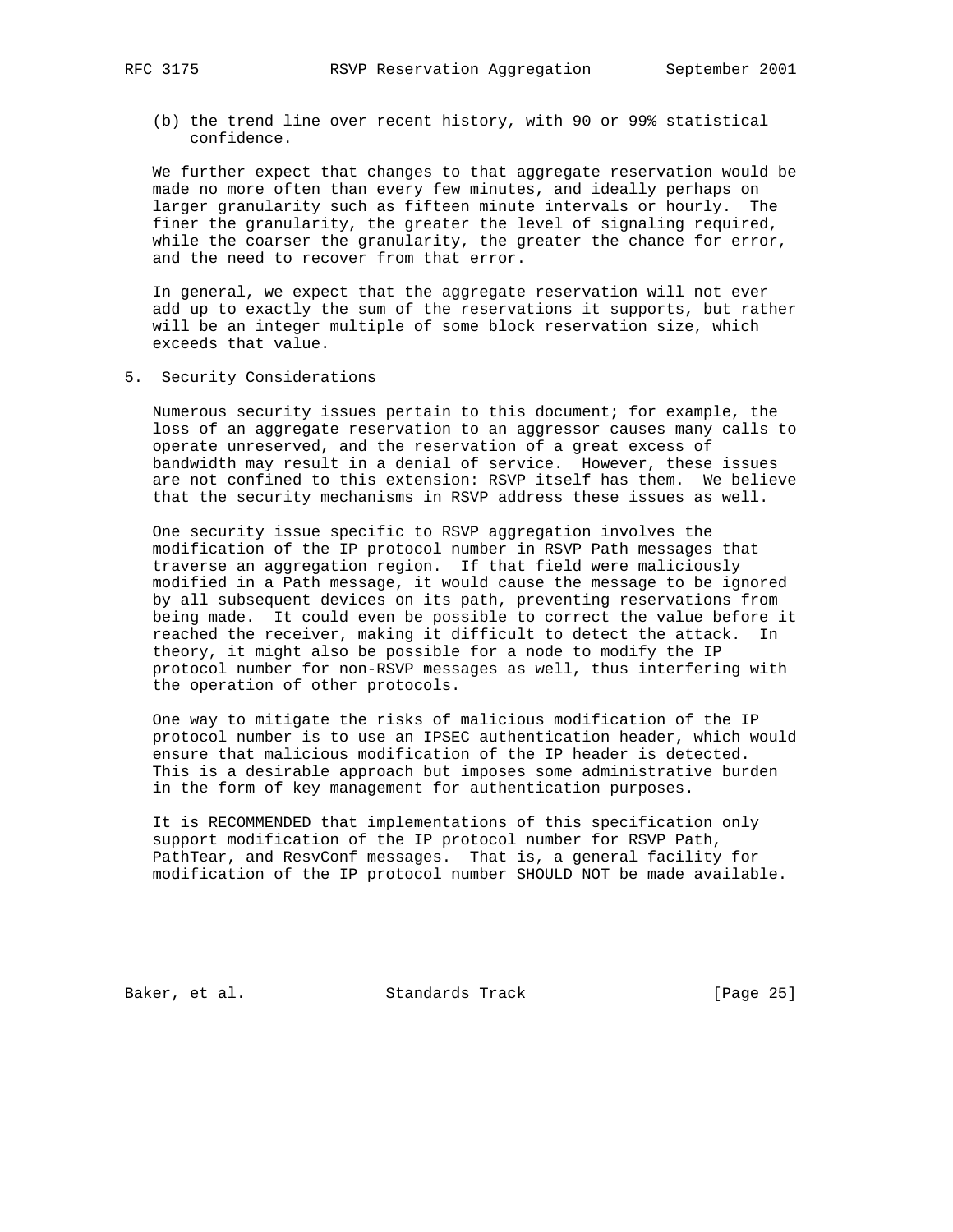Network operators deploying routers with RSVP aggregation capability should be aware of the risks of inappropriate modification of the IP protocol number and should take appropriate steps (physical security, password protection, etc.) to reduce the risk that a router could be configured by an attacker to perform malicious modification of the protocol number.

6. IANA Considerations

 Section 1.2 proposes a new protocol type, RSVP-E2E-IGNORE, which is used to identify a message that routers in the network core will see; further processing of such messages may or may not be required, depending on the egress interface type, as described in Section 1.2. The IANA assigned IP protocol number 134, in accordance with [RFC2780], meeting the Standards Track publication criterion.

 Section 1.4.9 describes the manner in which the Router Alert is used in the context of this specification, which is essentially a simple counter of the depth of nesting of aggregation. The IPv4 Router Alert [RFC2113] has the option simply to ask the router to look at the protocol type of the intercepted datagram and decide what to do with it; the parameter is additional information to that decision. The IPv6 Router Alert [RFC2711] turns the parameter into an option sub-type. As a result, the IPv6 router alert option may not be used algorithmically in the context of the protocol in question. The IANA assigned a block of 32 values (3-35, "Aggregated Reservation Nesting Level") which we may map to nesting depths 0..31, hoping that 32 levels is enough.

 Section 3.2 discusses a new, required path error code. The IANA has assigned RSVP Parameters Error Code 26 to NEW-AGGREGATE-NEEDED.

 Sections 3.3, 3.4, and 3.5 describe extensions to three object classes: Session, Filter Specification, and Sender Template. The IANA has assigned two new common C-Types to be specified for the aggregator's address. RSVP-AGGREGATE-IP4 is C-Type 9 and RSVP- AGGREGATE-IP6 is C-Type 10. In adding these C-types to IANA RSVP Class Names, Class Numbers and Class Types registry, the same numbering for them is used in all three Classes, as is done for IPv4 and IPv6 address tuples in [RSVP].

Baker, et al. Standards Track [Page 26]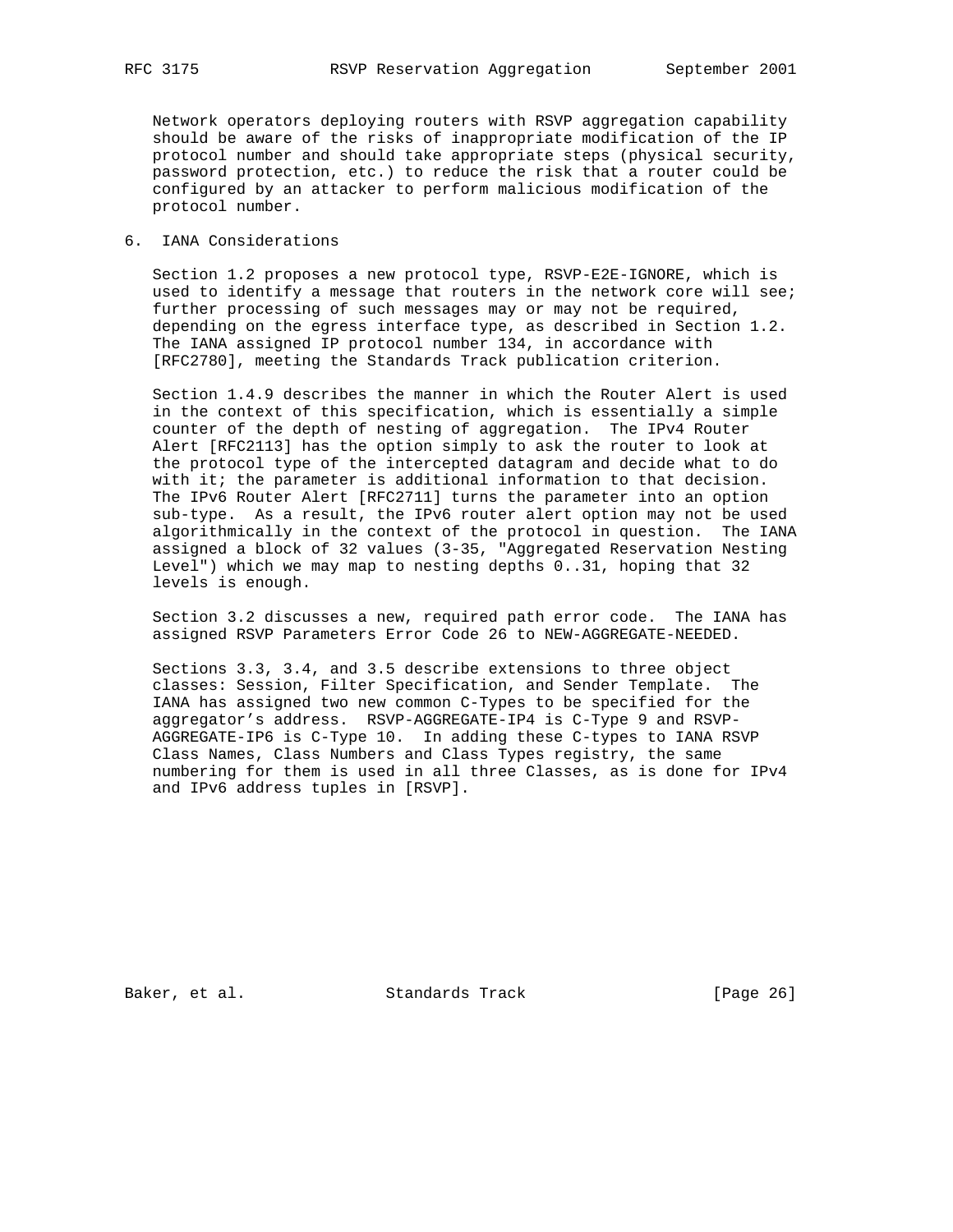## 7. Acknowledgments

 The authors acknowledge that published documents and discussion with several people, notably John Wroclawski, Steve Berson, and Andreas Terzis materially contributed to this document. The design is influenced by the RSVP tunnels document [TERZIS].

Baker, et al. Standards Track [Page 27]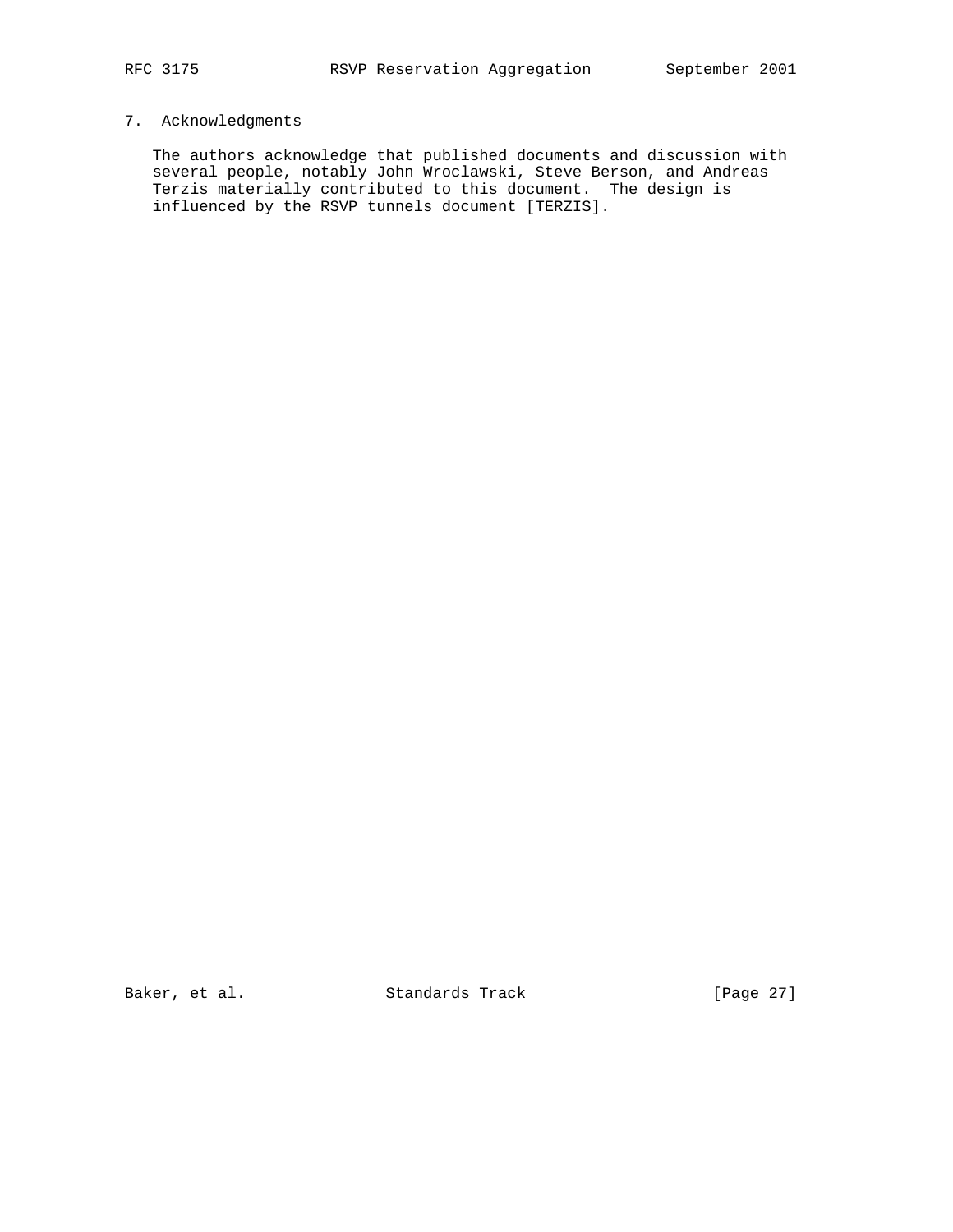APPENDIX 1: Example Signalling Flow For First E2E Flow

 This Appendix does not provide additional specification. It only illustrates the specification detailed above through a possible flow of RSVP signalling messages involved in the successful establishment of a unicast E2E reservation which is the first between a given pair of Aggregator/Deaggregator.

Aggregator Deaggregator E2E Path ----------------> (1) E2E Path -------------------------------> (2) E2E PathErr(New-agg-needed, DCLASS=x) <------------------------------- E2E PathErr(New-agg-needed, DCLASS=y) <------------------------------- (3) AggPath(DSCP=x) -------------------------------> AggPath(DSCP=y) ------------------------------->  $(4)$  E2E Path -----------> (5) AggResv (DSCP=x) <------------------------------- AggResv (DSCP=y) <------------------------------- (6) AggResvConfirm (DSCP=x) ------------------------------> AggResvConfirm (DSCP=y) ------------------------------> (7) E2E Resv <---------- (8) E2E Resv (DCLASS=x) <----------------------------- (9) E2E Resv <---------------

Baker, et al. Standards Track [Page 28]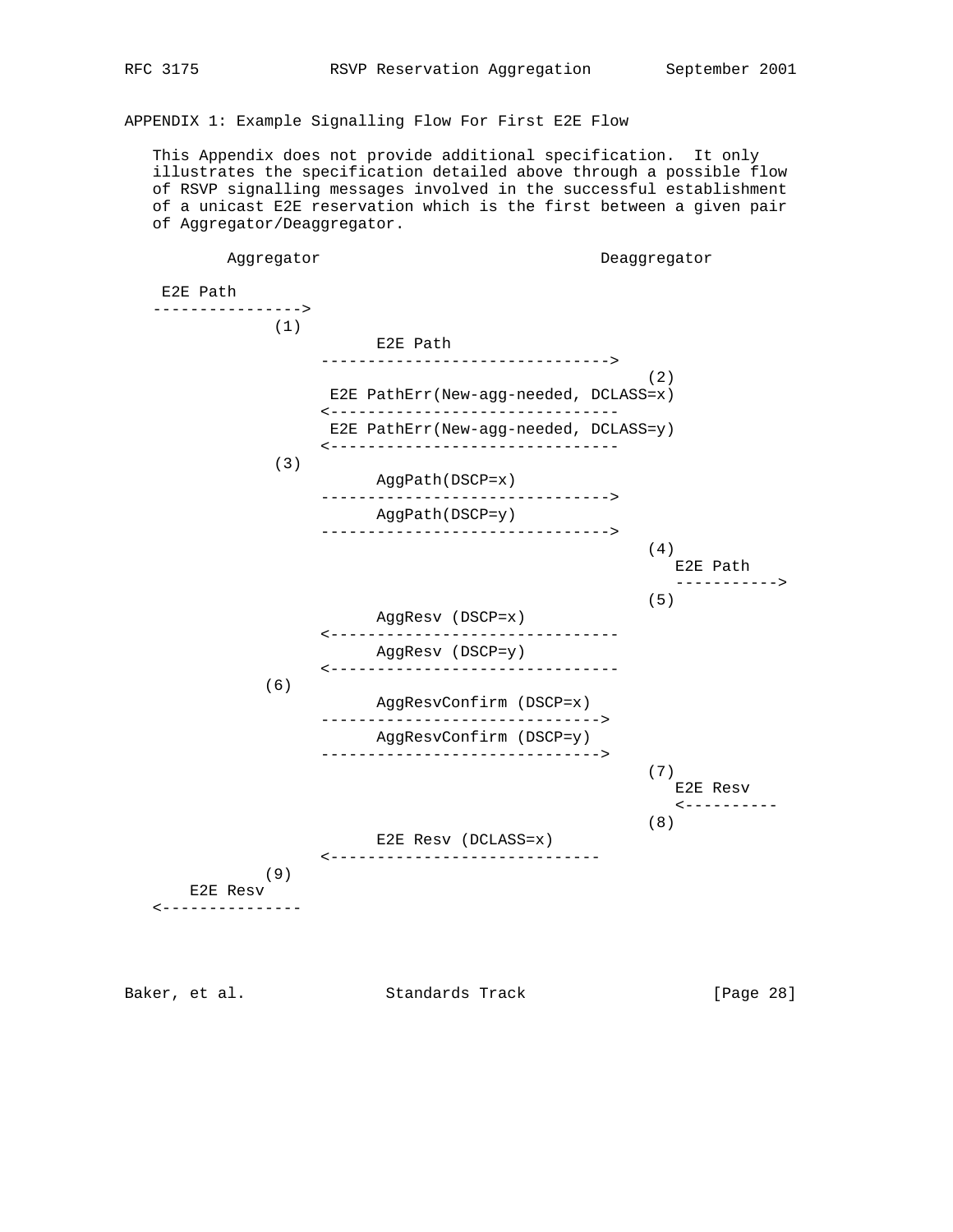- (1) Aggregator forwards E2E Path into aggregation region after modifying its IP Protocol Number to RSVP-E2E-IGNORE
- (2) Let's assume no Aggregate Path exists. To be able to accurately update the ADSPEC of the E2E Path, the Deaggregator needs the ADSPEC of Aggregate PATH. In this example the Deaggregator elects to instruct the Aggregator to set up Aggregate Path states for the two supported DSCPs by sending a New-Agg-Needed PathErr code for each DSCP.
- (3) The Aggregator follows the request from the Deaggregator and signals an Aggregate Path for both DSCPs.
- (4) The Deaggregator takes into account the information contained in the ADSPEC from both Aggregate Path and updates the E2E Path ADSPEC accordingly. The Deaggregator also modifies the E2E Path IP Protocol Number to RSVP before forwarding it.
- (5) In this example, the Deaggregator elects to immediately proceed with establishment of Aggregate Reservations for both DSCPs. In effect, the Deaggregator can be seen as anticipating the actual demand of E2E reservations so that resources are available on Aggregate Reservations when the E2E Resv requests arrive in order to speed up establishment of E2E reservations. Assume also that the Deaggregator includes the optional Resv Confirm Request in these Aggregate Resv.
- (6) The Aggregator merely complies with the received ResvConfirm Request and returns the corresponding Aggregate ResvConfirm.
- (7) The Deaggregator has explicit confirmation that both Aggregate Resv are established.
- (8) On receipt of the E2E Resv, the Deaggregator applies the mapping policy defined by the network administrator to map the E2E Resv onto an Aggregate Reservation. Let's assume that this policy is such that the E2E reservation is to be mapped onto the Aggregate Reservation with DSCP=x. The Deaggregator knows that an Aggregate Reservation is in place for the corresponding DSCP since (7). The Deaggregator performs admission control of the E2E Resv onto the Aggregate Resv for DSCP=x. Assuming that the Aggregate Resv for DSCP=x had been established with sufficient bandwidth to support the E2E Resv, the Deaggregator adjusts its counter tracking the unused bandwidth on the Aggregate Reservation and forwards the E2E Resv to the Aggregator including a DCLASS object conveying the selected mapping onto DSCP=x.

Baker, et al. Standards Track [Page 29]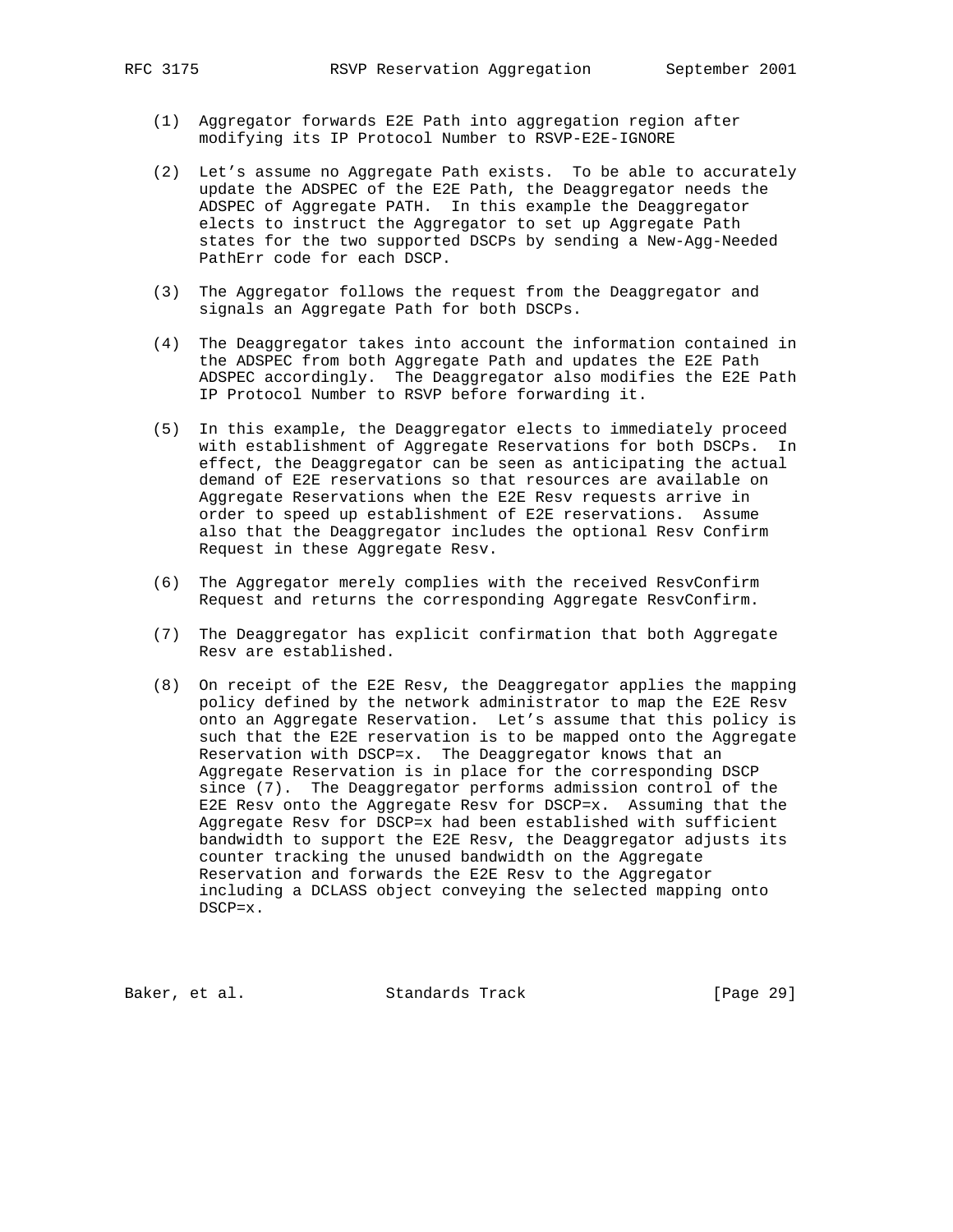- - (9) The Aggregator records the mapping of the E2E Resv onto DSCP=x. The Aggregator removes the DCLASS object and forwards the E2E Resv towards the sender.
- APPENDIX 2: Example Signalling Flow For Subsequent E2E Flow Without Reservation Resizing

 This Appendix does not provide additional specification. It only illustrates the specification detailed above through a possible flow of RSVP signalling messages involved in the successful establishment of a unicast E2E reservation which follows other E2E reservations between a given pair of Aggregator/Deaggregator. This flow could be imagined as following the flow of messages illustrated in Appendix 1.

| Aggregator       |                               | Deaggregator          |
|------------------|-------------------------------|-----------------------|
| E2E Path         |                               |                       |
| ---------------> |                               |                       |
| (10)             | E2E Path                      |                       |
|                  | ------------------>           |                       |
|                  |                               | (11)                  |
|                  |                               | E2E Path              |
|                  |                               | ----------->          |
|                  |                               | E2E Resv              |
|                  |                               | <b>&lt;----------</b> |
|                  |                               | (12)                  |
|                  | E2E Resv (DCLASS=x)           |                       |
|                  | ----------------------------- |                       |
| (13)             |                               |                       |
| E2E Resv         |                               |                       |

- (10) Aggregator forwards E2E Path into aggregation region after modifying its IP Protocol Number to RSVP-E2E-IGNORE
- (11) Because previous E2E reservations have been established, let's assume that Aggregate Path exists for all supported DSCPs. The Deaggregator takes into account the information contained in the ADSPEC from the Aggregate Paths and updates the E2E Path ADSPEC accordingly. The Deaggregator also modifies the E2E Path IP Protocol Number to RSVP before forwarding it.
- (12) On receipt of the E2E Resv, the Deaggregator applies the mapping policy defined by the network administrator to map the E2E Resv onto an Aggregate Reservation. Let's assume that this policy is such that the E2E reservation is to be mapped onto the Aggregate Reservation with DSCP=x. Because previous E2E reservations have

| Baker, et al.<br>Standards Track |  |  |  | [Page 30] |
|----------------------------------|--|--|--|-----------|
|----------------------------------|--|--|--|-----------|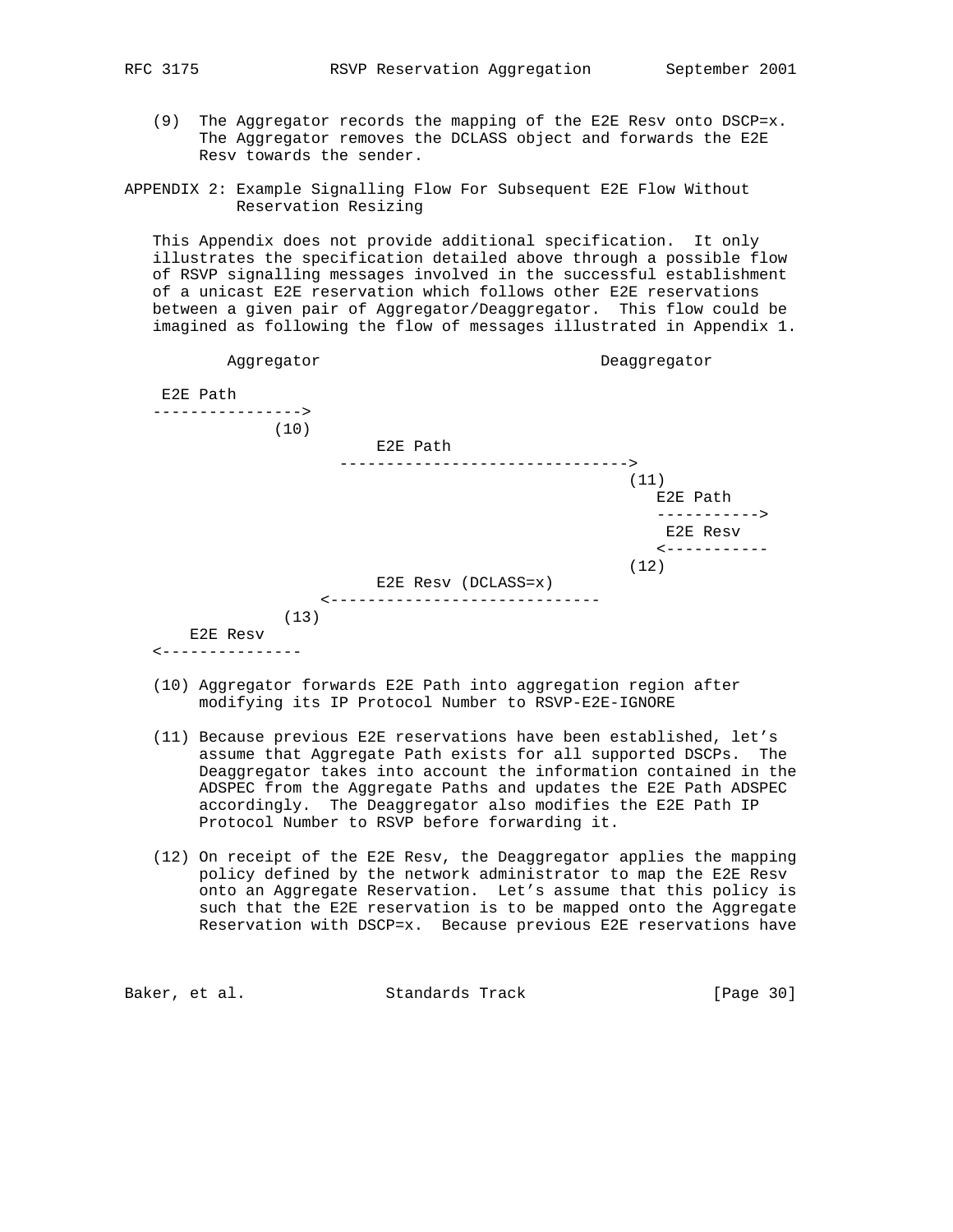been established, let's assume that an Aggregate Reservation is in place for DSCP=x. The Deaggregator performs admission control of the E2E Resv onto the Aggregate Resv for DSCP=x. Assuming that the Aggregate Resv for DSCP=x has sufficient unused bandwidth to support the new E2E Resv, the Deaggregator then adjusts its counter tracking the unused bandwidth on the Aggregate Reservation and forwards the E2E Resv to the Aggregator including a DCLASS object conveying the selected mapping onto DSCP=x.

- (13) The Aggregator records the mapping of the E2E Resv onto DSCP=x. The Aggregator removes the DCLASS object and forwards the E2E Resv towards the sender.
- APPENDIX 3: Example Signalling Flow For Subsequent E2E Flow With Reservation Resizing

 This Appendix does not provide additional specification. It only illustrates the specification detailed above through a possible flow of RSVP signalling messages involved in the successful establishment of a unicast E2E reservation which follows other E2E reservations between a given pair of Aggregator/Deaggregator. This flow could be imagined as following the flow of messages illustrated in Appendix 2.

Baker, et al. Standards Track [Page 31]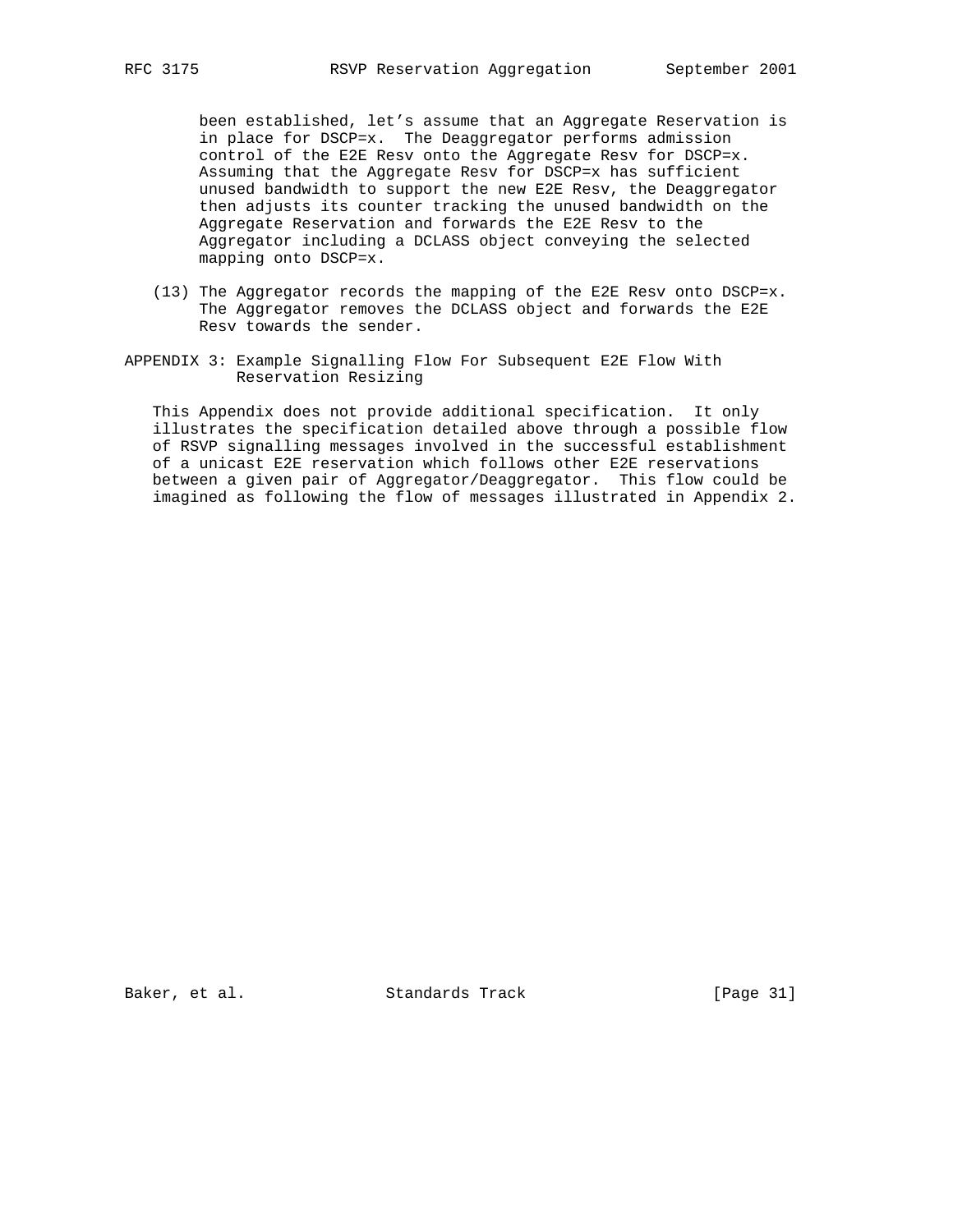Aggregator Deaggregator E2E Path ----------------> (14) E2E Path -------------------------------> (15) E2E Path -----------> E2E Resv <----------- (16) AggResv (DSCP=x, increased Bw) <------------------------------- (17) AggResvConfirm (DSCP=x, increased Bw) ------------------------------> (18) E2E Resv (DCLASS=x) <----------------------------- (19) E2E Resv <---------------

- (14) Aggregator forwards E2E Path into aggregation region after modifying its IP Protocol Number to RSVP-E2E-IGNORE
- (15) Because previous E2E reservations have been established, let's assume that Aggregate Path exists for all supported DSCPs. The Deaggregator takes into account the information contained in the ADSPEC from the Aggregate Paths and updates the E2E Path ADSPEC accordingly. The Deaggregator also modifies the E2E Path IP Protocol Number to RSVP before forwarding it.
- (16) On receipt of the E2E Resv, the Deaggregator applies the mapping policy defined by the network administrator to map the E2E Resv onto an Aggregate Reservation. Let's assume that this policy is such that the E2E reservation is to be mapped onto the Aggregate Reservation with DSCP=x. Because previous E2E reservations have been established, let's assume that an Aggregate Reservation is in place for DSCP=x. The Deaggregator performs admission control of the E2E Resv onto the Agg Resv for DSCP=x. Let's assume that the Aggregate Resv for DSCP=x does NOT have sufficient unused bandwidth to support the new E2E Resv. The

Baker, et al. Standards Track [Page 32]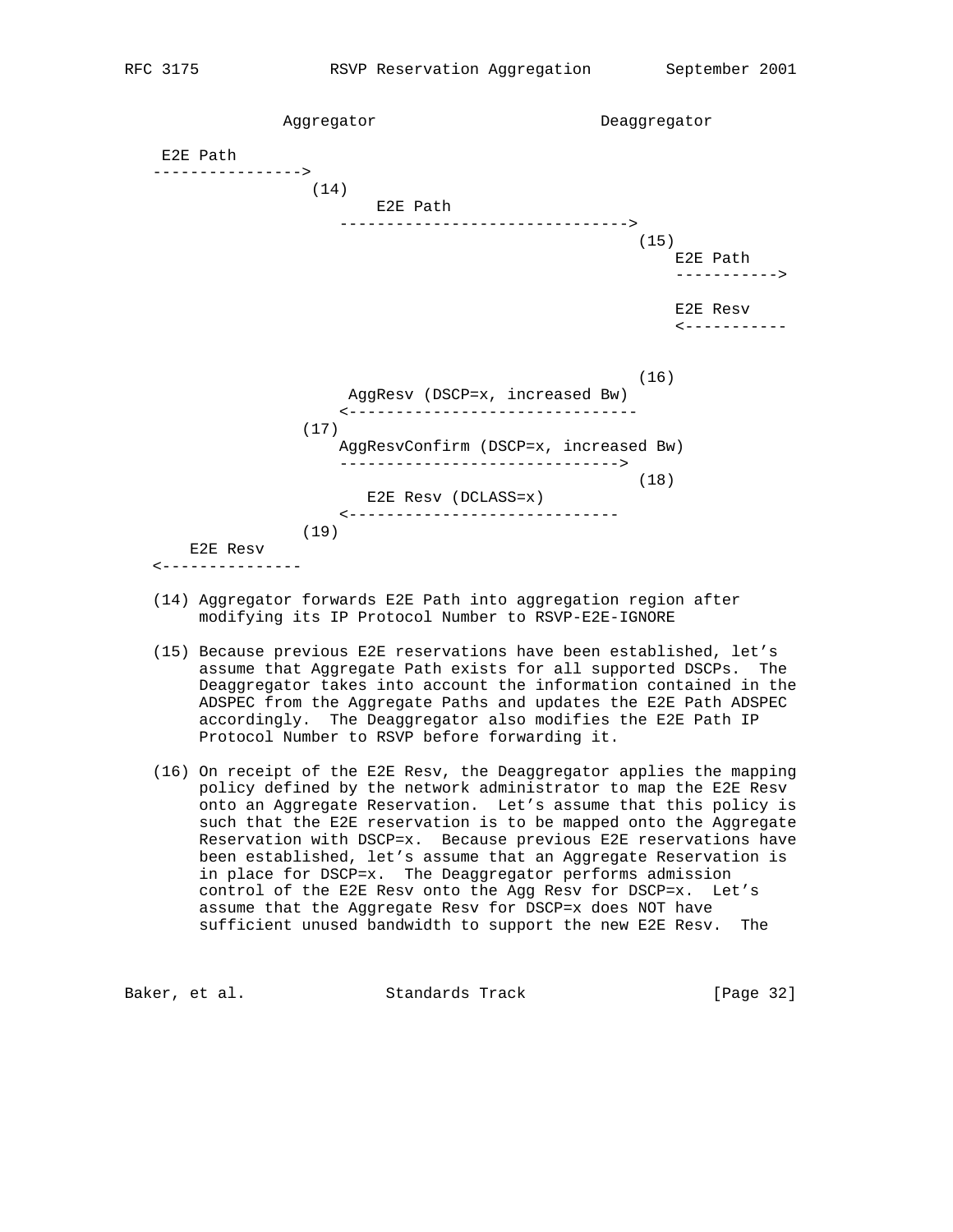Deaggregator then attempts to increase the Aggregate Reservation bandwidth for DSCP=x by sending a new Aggregate Resv with an increased bandwidth sufficient to accommodate all the E2E reservations already mapped onto that Aggregate reservation plus the new E2E reservation plus possibly some additional spare bandwidth in anticipation of additional E2E reservations to come. Assume also that the Deaggregator includes the optional Resv Confirm Request in these Aggregate Resv.

- (17) The Aggregator merely complies with the received ResvConfirm Request and returns the corresponding Aggregate ResvConfirm.
- (18) The Deaggregator has explicit confirmation that the Aggregate Resv has been successfully increased. The Deaggregator performs again admission control of the E2E Resv onto the increased Aggregate Reservation for DSCP=x. Assuming that the increased Aggregate Reservation for DSCP=x now has sufficient unused bandwidth and resources to support the new E2E Resv, the Deaggregator then adjusts its counter tracking the unused bandwidth on the Aggregate Reservation and forwards the E2E Resv to the Aggregator including a DCLASS object conveying the selected mapping onto DSCP=x.
	- (19) The Aggregator records the mapping of the E2E Resv onto DSCP=x. The Aggregator removes the DCLASS object and forwards the E2E Resv towards the sender.

#### References

| [CSZ]     | Clark, D., S. Shenker, and L. Zhang, "Supporting Real-<br>Time Applications in an Integrated Services Packet<br>Network: Architecture and Mechanism," in Proc.<br>SIGCOMM'92, September 1992. |
|-----------|-----------------------------------------------------------------------------------------------------------------------------------------------------------------------------------------------|
| [IP]      | Postel, J., "Internet Protocol", STD 5, RFC 791,<br>September 1981.                                                                                                                           |
| [HOSTREO] | Braden, R., "Requirements for Internet hosts -<br>communication layers", STD 3, RFC 1122, October 1989.                                                                                       |
| [DSFIELD] | Nichols, K., Blake, S., Baker, F. and D. Black,<br>"Definition of the Differentiated Services Field (DS<br>Field) in the IPv4 and IPv6 Headers", RFC 2474, December<br>1998.                  |
|           | [PRINCIPLES] Carpenter, B., "Architectural Principles of the<br>Internet", RFC 1958, June 1996.                                                                                               |

Baker, et al. Standards Track [Page 33]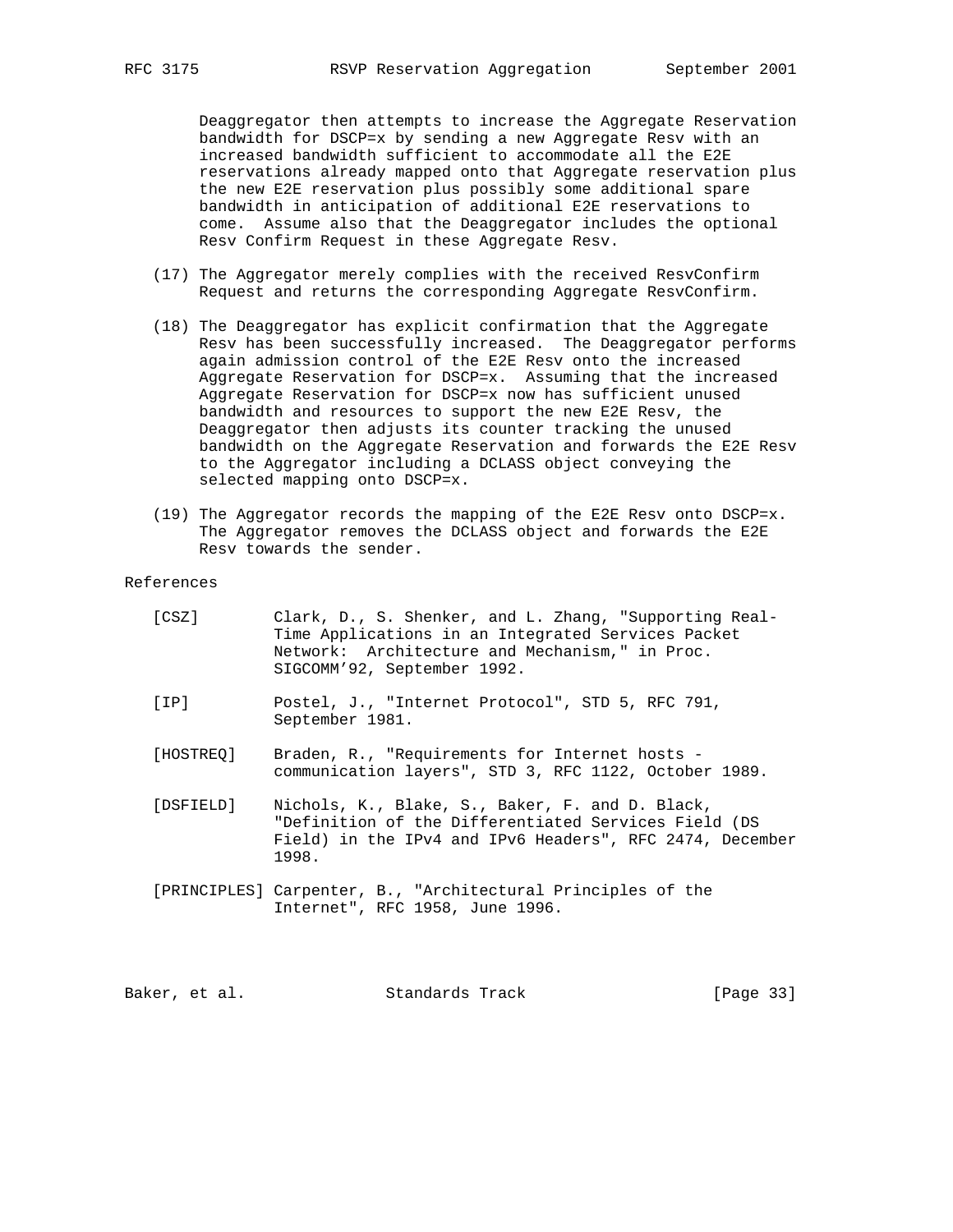- [ASSURED] Heinanen, J, Baker, F., Weiss, W. and J. Wroclawski, "Assured Forwarding PHB Group", RFC 2597, June 1999.
- [BROKER] Jacobson, V., Nichols K. and L. Zhang, "A Two-bit Differentiated Services Architecture for the Internet", RFC 2638, June 1999.
- [BRIM] Brim, S., Carpenter, B. and F. LeFaucheur, "Per Hop Behavior Identification Codes", RFC 2836, May 2000.
- [RSVP] Braden, R., Zhang, L., Berson, S., Herzog, S. and S. Jamin, "Resource Reservation Protocol (RSVP) Version 1 Functional Specification", RFC 2205, September 1997.
- [TERZIS] Terzis, A., Krawczyk, J., Wroclawski, J. and L. Zhang, "RSVP Operation Over IP Tunnels", RFC 2746, January 2000.
- [DCLASS] Bernet, Y., "Format of the RSVP DCLASS Object", RFC 2996, November 2000.
- [INTEGRITY] Baker, F., Lindell, B. and M. Talwar, "RSVP Cryptographic Authentication", RFC 2747, January 2000.
- [RFC2998] Bernet Y., Ford, P., Yavatkar, R., Baker, F., Zhang, L., Speer, M., Braden, R., Davie, B., Wroclawski, J. and E. Felstaine, "Integrated Services Operation Over Diffserv Networks", RFC 2998, November 2000.
- [RFC2961] Berger, L., Gan, D., Swallow, G., Pan, P. and F. Tommasi, "RSVP Refresh Reduction Extensions", RFC 2961, April 2001.
- [RFC2780] Bradner, S. and V. Paxson, "IANA Allocation Guidelines For Values In the Internet Protocol and Related Headers", RFC 2780, March 2000.
- [RFC2711] Partridge, C. and A. Jackson, "IPv6 Router Alert Option", RFC 2711, October 1999.
- [RFC2113] Katz, D. "IP Router Alert Option", RFC 2113, February 1997.

Baker, et al. Standards Track [Page 34]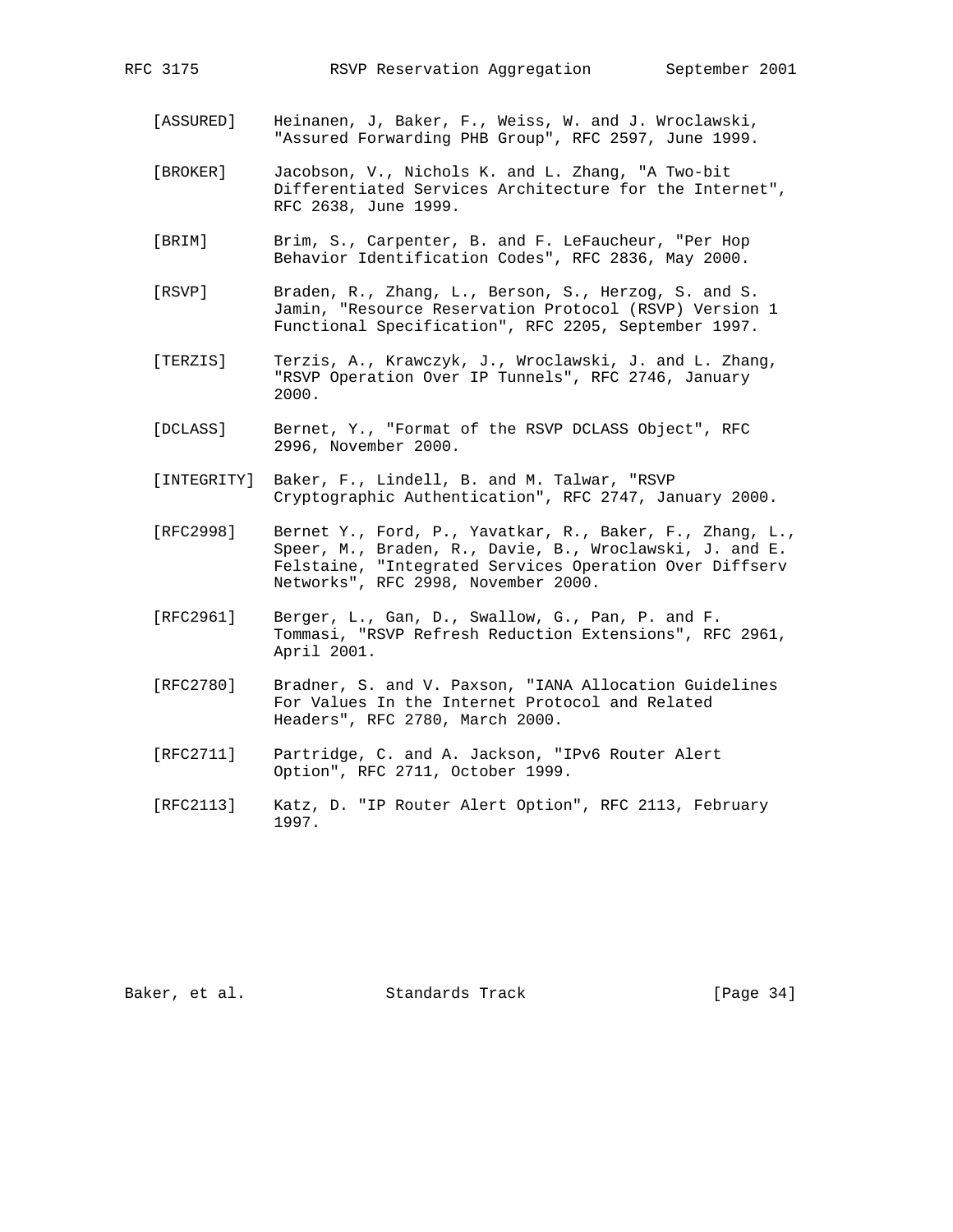## RFC 3175 RSVP Reservation Aggregation September 2001

Authors' Addresses

 Fred Baker Cisco Systems 1121 Via Del Rey Santa Barbara, CA, 93117 USA

 Phone: (408) 526-4257 EMail: fred@cisco.com

 Carol Iturralde Cisco Systems 250 Apollo Drive Chelmsford MA, 01824 USA

 Phone: 978-244-8532 EMail: cei@cisco.com

 Francois Le Faucheur Cisco Systems Domaine Green Side 400, Avenue de Roumanille 06410 Biot - Sophia Antipolis France

 Phone: +33.4.97.23.26.19 EMail: flefauch@cisco.com

 Bruce Davie Cisco Systems 250 Apollo Drive Chelmsford MA,01824 USA

 Phone: 978-244-8921 EMail: bdavie@cisco.com

Baker, et al. Standards Track [Page 35]